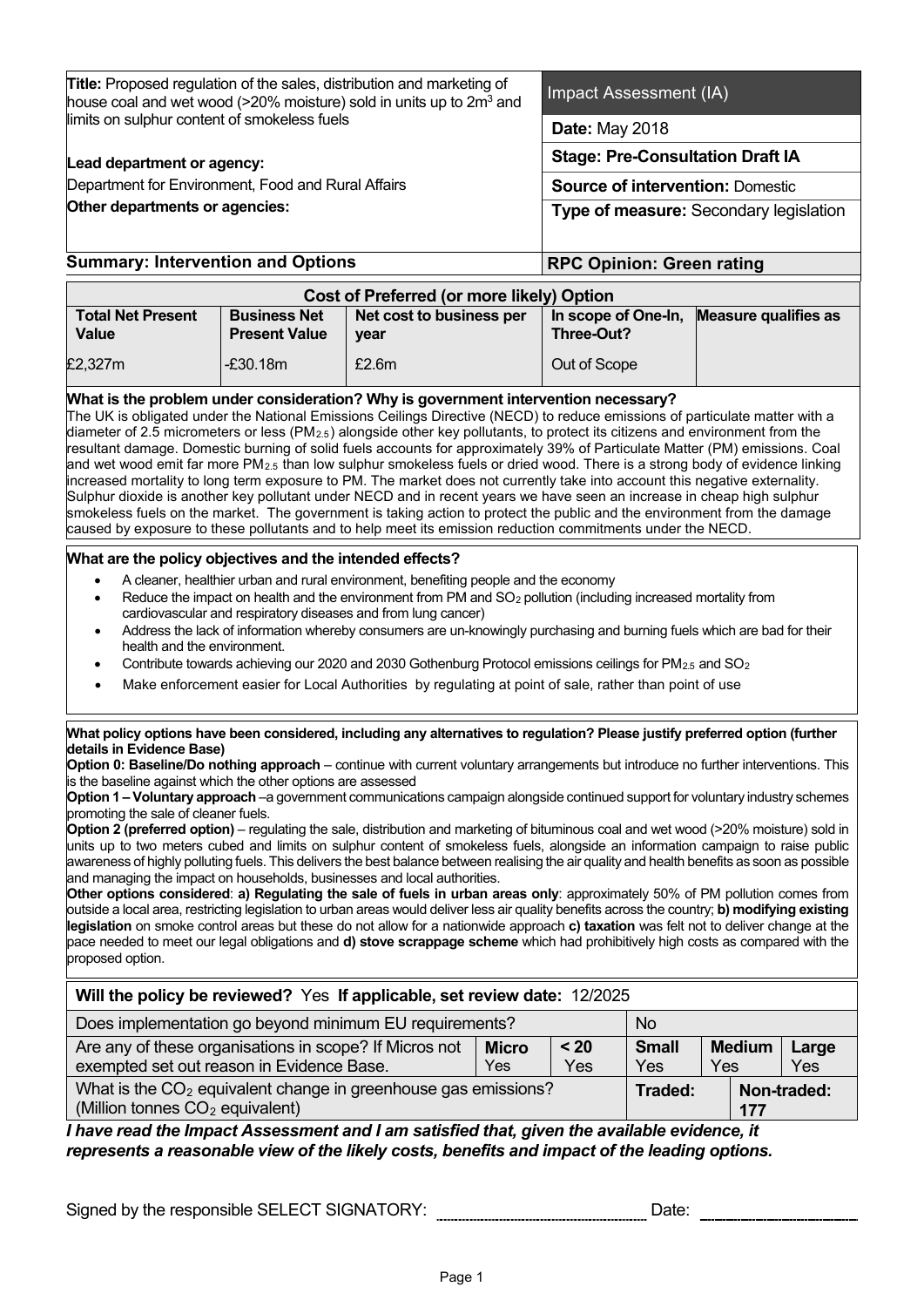# **Summary: Analysis & Evidence Policy Option 2**

**Description: Regulation of the sales, distribution and marketing of bituminous coal and wet wood (>20% moisture) sold in units up to 2m3 and limits on sulphur content of smokeless fuels FULL ECONOMIC ASSESSMENT**

| <b>Price Base</b>    | <b>PV Base</b> | Time                      |                 | Net Benefit (Present Value (PV)) (£m) |                              |                             |
|----------------------|----------------|---------------------------|-----------------|---------------------------------------|------------------------------|-----------------------------|
| <b>Year 2017</b>     | Year<br>2020   | <b>Period</b><br>Years 11 | <b>Low: 848</b> |                                       | <b>High: 6,289</b>           | <b>Best Estimate: 2,327</b> |
| COSTS (£m)           |                | <b>Total Transition</b>   |                 |                                       | <b>Average Annual</b>        | <b>Total Cost</b>           |
|                      |                | (Constant Price)          | Years           |                                       | (excl. Transition) (Constant | (Present Value)             |
| Low                  |                | 0.0                       |                 |                                       | 49.5                         | 466                         |
| High                 |                | 0.0                       | 1               |                                       | 50.3                         | 473                         |
| <b>Best Estimate</b> |                | 0.0                       |                 |                                       | 50.0                         | 471                         |

**Description and scale of key monetised costs by 'main affected groups'** There will be costs to fuel manufacturers/producers as a result of implementing Option 2. While some enforcement and administration costs will fall to the regulatory body, they will be recovered by the regulatory body from fuel manufacturers through the levy of registration charges and fuel testing fees paid by the manufacturer. The monetised costs reported comprise of the costs of getting fuels approved, monitoring, reporting and ensuring fuel manufacturers comply with the regulation. For fuel manufacturers required to comply with the regulations, the present value (PV) administration costs associated with the regulation of wet wood are estimated at approximately £12m and for regulation on the sale of bituminous coal £0.19m in our central scenario. There will be monitoring costs incurred by the regulatory body which will be passed on to businesses. These costs are estimated at £18m and £0.4m in present value terms for the wood and coal measures respectively. The switch from bituminous coal to solid smokeless fuel (SSF) will lead to an increase in non-traded CO<sub>2</sub> emissions at a present value cost of £11m. There may be costs to households from switching fuels, these costs will depend on the appliance in which the fuel is burned. While those households with 'modern' closed stoves which burn wood more efficiently will benefit from burning dry wood and may see a fall in their heating costs (it is cheaper and more efficient to burn dry wood in a closed stove than it is to burn wet wood), households with open stoves may experience higher costs – reflecting the higher price of dry wood relative to wet wood. Assuming a one for one switch between fuels and not adjusting for differences in appliances, we estimate household costs arising from the measure to be £423 million in present value terms. There are some costs to government accruing from an information campaign to promote safer and cleaner fuels burning habits (£2m pa for 3 years).

#### **Other key non-monetised costs by 'main affected groups'**

Restrictions on the sulphur content of solid smokeless fuels will have an impact on business and households. Due to a lack of data, we have not been able to quantify these impacts in this IA. Some in the industry have suggested that as much as 20% of solid fuels sold are high sulphur. This will be tested at consultation stage.

| <b>BENEFITS (£m)</b> | <b>Total Transition</b> |       | <b>Average Annual</b>        | <b>Total Benefit</b> |
|----------------------|-------------------------|-------|------------------------------|----------------------|
|                      | (Constant Price)        | Years | (excl. Transition) (Constant | (Present Value)      |
| Low                  | 0.0                     |       | 142                          | 1,313                |
| High                 | J.O                     | N/A   | 730                          | 6,762                |
| <b>Best Estimate</b> | 0.0                     |       | 302                          | 2,798                |
|                      |                         |       |                              |                      |

#### **Description and scale of key monetised benefits by 'main affected groups'**

The proposed regulation will reduce emissions of  $PM_{2.5}$  resulting in an improvement in air quality for everyone and in particular for people living in households which burn wet wood and bituminous coal. The analysis uses the UK damage cost valuation approach to estimate the benefits of reducing PM<sub>2.5</sub> emissions as set out in the Green Book supplementary guidance for valuing changes in air quality. We use the latest damage cost values based on advice from COMEAP. These are likely to underestimate the benefits of the proposed regulation as they do not fully capture impacts on chronic illness or the environment from air pollution. We estimate the central present value benefits from the associated reductions in PM<sub>2.5</sub> to be £2,798million over the appraisa period and to be significantly higher than the costs of the regulation.

#### **Other key non-monetised benefits by 'main affected groups'**

The monetised benefits are likely to substantially underestimate the full social benefit. Reducing emissions of air pollutants will benefit natural ecosystems, biodiversity and the wider environment which cannot be monetised. The health impacts captured by the damage costs primarily set out the impact on mortality; however we know that there is also a significant societal cost arising from morbidity and environmental damage which are largely missed from the damage cost approach taken. Other secondary impacts that have not been monetised include supporting innovation in abatement equipment/green technologies. There will also be benefits to society from the reduction in other pollutants such as nitrogen dioxide and sulphur dioxide which have not been present in this impact assessment.

#### **Key assumptions/sensitivities/risks Discount rate (%)** 3.5%

There is uncertainty around the scale of health benefits from improved air quality (damage costs) as well some uncertainty around the business costs. Due to a lack of data on high sulphur fuels, impacts related to this have not been quantified. The high NPV combines low business costs with high damage cost valuation (high benefits), and the low NPV combines high business cost with low damage cost valuation.

### **BUSINESS ASSESSMENT (Option 2)**

| Direct impact on business (Equivalent Annual) £m: |                      |           | Score for Business Impact Target (qualifying  |
|---------------------------------------------------|----------------------|-----------|-----------------------------------------------|
| Costs 2.6                                         | <b>Benefits: 0.0</b> | Net: -2.6 | provisions only) £m: Non qualifying provision |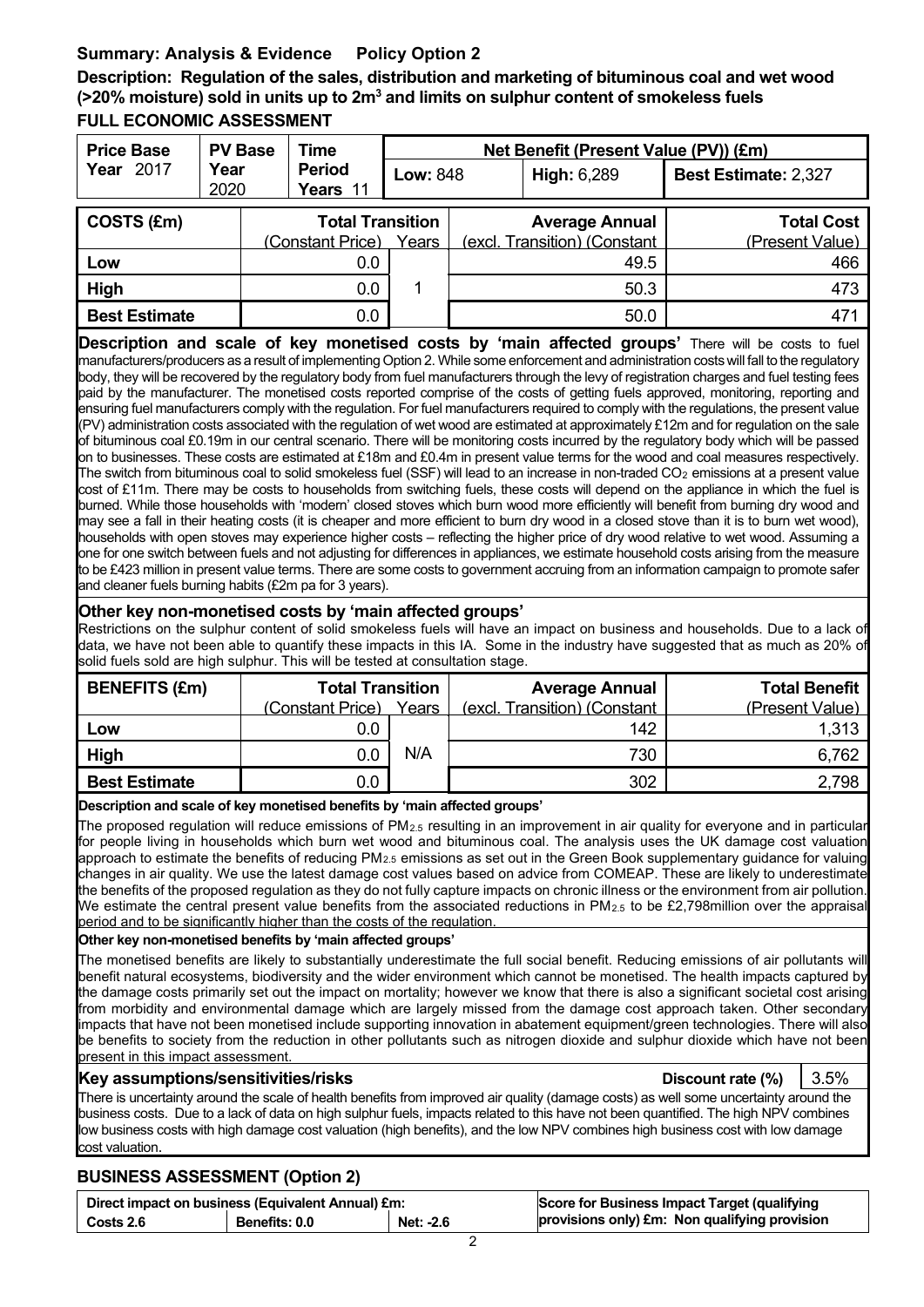## **Summary: Analysis & Evidence Policy Option 1**

**Description: Regulation of the sales, distribution and marketing of bituminous coal and wet wood (>20% moisture) sold in units up to 2m3 and limits on sulphur content of smokeless fuels FULL ECONOMIC ASSESSMENT**

| <b>Price Base</b> | <b>PV Base</b> | Time                   | Net Benefit (Present Value (PV)) (£m) |                    |                            |  |
|-------------------|----------------|------------------------|---------------------------------------|--------------------|----------------------------|--|
| Year<br>- 2017    | Year<br>2020   | <b>Period</b><br>Years | <b>Low: 35.2</b>                      | <b>High: 247.1</b> | <b>Best Estimate: 97.2</b> |  |

| COSTS (£m)           | <b>Total Transition</b><br>(Constant Price) | Years | <b>Average Annual</b><br>(excl. Transition) (Constant | <b>Total Cost</b><br>(Present Value) |
|----------------------|---------------------------------------------|-------|-------------------------------------------------------|--------------------------------------|
| Low                  | 0.0                                         |       | 2.0                                                   | 19.5                                 |
| High                 | 0.0                                         |       | 2.0                                                   | 19.7                                 |
| <b>Best Estimate</b> | $0.0\,$                                     |       | 2.0                                                   | 19.6                                 |

#### **Description and scale of key monetised costs by 'main affected groups'**

The monetised business costs under Option 1 pertain to those businesses which voluntarily subscribe to the Ready to Burn scheme. The scheme currently covers less than 1 percent of businesses in the market although it should be noted this includes the biggest fuel manufacturers in terms of the tonnage of domestic fuel sold on the market. The costs to business will vary should the number of businesses that choose to subscribe to the voluntary scheme. There are also costs to government from the public information campaign. We have assumed the government will set aside £2 million a year for the campaign for the first three years i.e. from 2020 to 2022.

#### **Other key non-monetised costs by 'main affected groups'**

No further costs to the business or household sector are anticipated under this scenario.

| <b>BENEFITS (£m)</b> | <b>Total Transition</b> |       | <b>Average Annual</b>        | <b>Total Benefit</b> |
|----------------------|-------------------------|-------|------------------------------|----------------------|
|                      | (Constant Price)        | Years | (excl. Transition) (Constant | (Present Value)      |
| Low                  | 0.0                     |       | 5.9                          | 54.7                 |
| High                 | 0.0                     | N/A   | 28.8                         | 267                  |
| <b>Best Estimate</b> | 0.0                     |       | 12.6                         | 116.8                |

#### **Description and scale of key monetised benefits by 'main affected groups'**

Under Option 1 the benefits of reduction in air pollution arise as a result of a fall in the consumption of wet wood and bituminous coal as a result of the communications campaign. We use the UK damage cost valuation approach to estimate the benefits of reducing PM2.5 emissions as set out in the Green Book supplementary guidance for valuing changes in air quality and have assumed the communication campaign results in a 2 percent reduction in the tonnage of wet wood which is purchased and burned wet and the burning of bituminous coal relative to solid smokeless fuel coal. We estimate the central present value benefits from the associated reductions in  $PM<sub>2.5</sub>$  to be 117 million in present value terms.

#### **Other key non-monetised benefits by 'main affected groups'**

The monetised benefits are likely to substantially underestimate the full social benefit. Reducing emissions of air pollutants will benefit natural ecosystems, biodiversity and the wider environment which cannot be monetised. The health impacts captured by the damage costs primarily set out the impact on mortality; however we know that there is also a significant societal cost arising from morbidity and environmental damage which are largely missed from the damage cost approach taken. Other secondary impacts that have not been monetised include supporting innovation in abatement equipment/green technologies. There will also be benefits to society from the reduction in other pollutants such as nitrogen dioxide and sulphur dioxide which have not been present in this impact assessment.

#### **Key assumptions/sensitivities/risks Discount rate (%)** 3.5%

Low and high benefits represent the uncertainty in health benefits from improved air quality (damage costs). The high NPV combines low business costs with high damage cost valuation (high benefits), and the low NPV combines high business cost with low damage cost valuation.

#### **BUSINESS ASSESSMENT (Option 1)**

| Direct impact on business (Equivalent Annual) £m: |                      |                 | Score for Business Impact Target (qualifying  |
|---------------------------------------------------|----------------------|-----------------|-----------------------------------------------|
| Costs 0.0                                         | <b>Benefits: 0.0</b> | <b>Net: 0.0</b> | provisions only) £m: Non qualifying provision |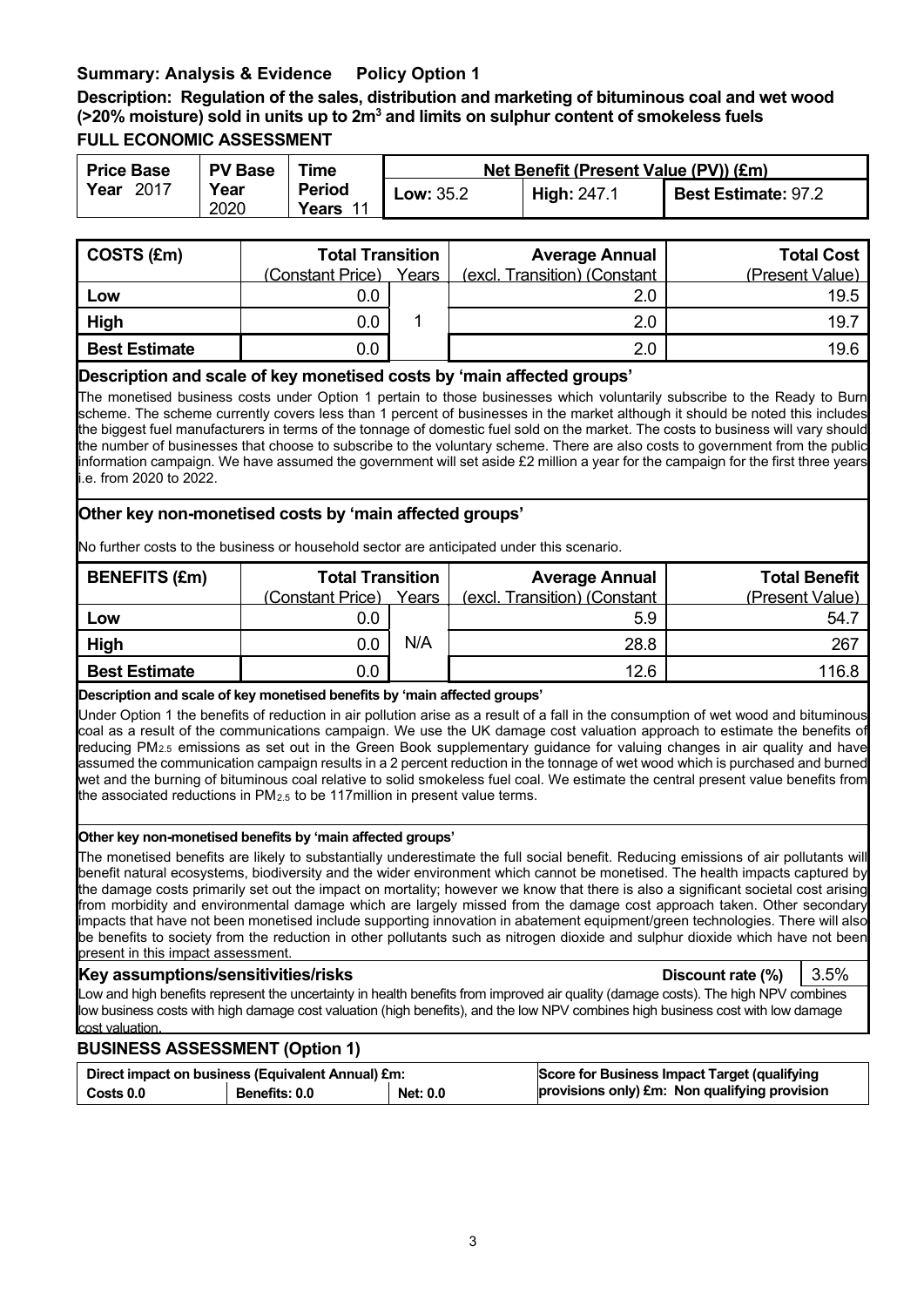# **Table of contents**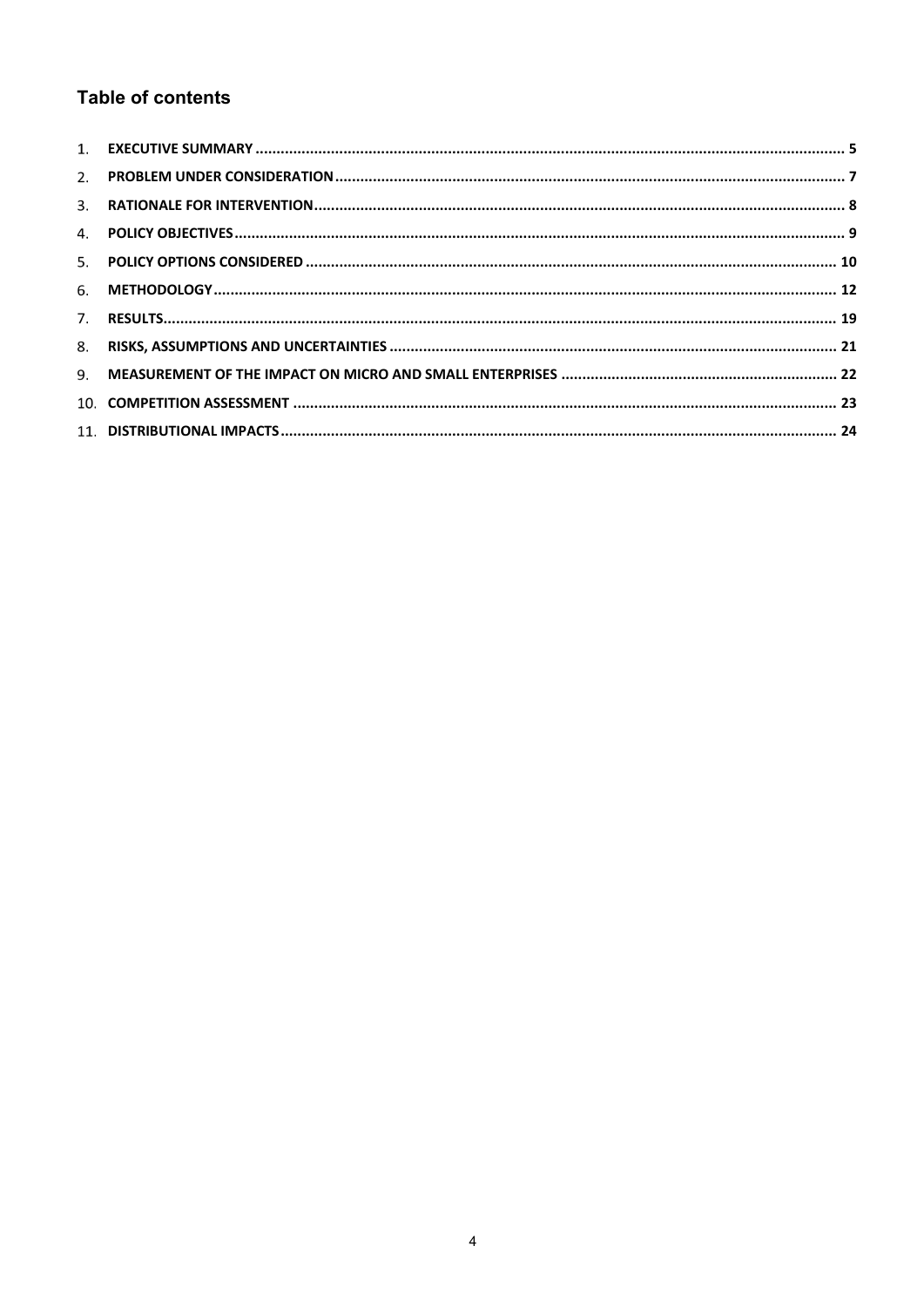#### $\mathbf 1$ **Executive summary**

Poor air quality is a significant environmental risk to human health and causes long-lasting harm to the natural environment.

Long term exposure to poor air quality reduces life-expectancy through increased risk of mortality from cardiovascular and respiratory illnesses and from lung cancer. Short-term exposure to poor air quality carries a morbidity burden over a wide range of cardiorespiratory health conditions.[1](#page-4-0) It can cause harm to the natural environment resulting in reductions in yields of key food crops caused by ozone damage and changes to delicate nutrient balances causing some aspects of the ecosystem to thrive at the detriment of others.<sup>2</sup>

The Government is firmly committed to improving air quality and reducing harmful emissions. In recognition of the damage caused by air pollution, the UK has signed up to the National Emissions Ceilings Directive (NECD) which has been transposed into UK law. The NECD sets ceilings on total national emissions of five key air pollutants i.e. nitrogen oxides ( $NO_x$ ), sulphur dioxide ( $SO_2$ ), particulate matter (PM<sub>2.5</sub>), non-methane volatile organic compounds (NMVOC) and ammonia (NH<sub>[3](#page-4-2)</sub>) for 2020 and emission reduction commitments (ERCs) for the same pollutants for 2030. The reductions are set relative to emissions in 2005, the baseline year. The UK is meeting its current NECD targets and has done since the ceilings were first introduced in 2010.

According to the latest 2016 National Atmospheric Emissions Inventory (NAEI) projections, the government is set to miss its legally binding targets for  $PM_{2.5}$  for 2030 by 30.7 kilotonnes if no further action is taken. It is therefore imperative that government takes action to reduce emissions. There are many sources of PM<sub>2.5</sub> emissions including transport and industry, however whilst emissions from these sources have reduced, the emissions from domestic burning are increasing and now account for the largest single contributing source. The proposed intervention will make a significant contribution towards our legal obligations.

Based on the NAEI, domestic burning of solid fuels accounts for approximately 39% of  $PM<sub>2.5</sub>$  emissions. Emissions from domestic burning can be reduced by improving the installation and maintenance of stoves, by upgrading the appliance e.g. from an open fire to a stove or by burning cleaner fuels. Government has assessed all these options in discussion with stakeholders and considers that taking action on fuels is one of the most expedient and cost effective approaches to reducing  $PM_{2.5}$  emissions.

Whilst PM<sub>2.5</sub> is our primary target pollutant it is essential that any intervention does not shift consumers to another equally polluting fuel. Stakeholders have flagged that in recent years we have seen an increase in cheap high sulphur smokeless fuels on the market.  $SO<sub>2</sub>$  is also harmful to health and appliances and a target pollutant under the NECD. As such government will consider applying sulphur standards to these fuels. Due to a lack of data on fuel sales this intervention has not been quantified in this impact assessment and information will be sought in the consultation process. Its restriction would result in the removal of very low cost smokeless fuels from the market and therefore have costs to businesses and households. However, there will be benefits from their removal in terms of improved health as well as reduced maintenance costs for stoves and chimneys which we would expect to outweigh the costs. Further data will be collected at consultation to enable us to quantify the costs and benefits from reductions in both  $PM_{2.5}$  and  $SO_2$  in the final IA.

<span id="page-4-0"></span> 1 COMEAP (2010) The Mortality Effects of Long-Term Exposure to Particulate Air Pollution in the United Kingdom. Committee on the Medical Effects of Air Pollutants. Available fro[m: https://www.gov.uk/government/publications/comeap-mortality-effects-of-long-term-exposure](https://www.gov.uk/government/publications/comeap-mortality-effects-of-long-term-exposure-to-particulate-air-pollution-in-the-uk)[tohttps://www.gov.uk/government/publications/comeap-mortality-effects-of-long-term-exposure-to-particulate-air-pollution-in-the-ukparticulate](https://www.gov.uk/government/publications/comeap-mortality-effects-of-long-term-exposure-to-particulate-air-pollution-in-the-uk)[air-pollution-in-the-uk](https://www.gov.uk/government/publications/comeap-mortality-effects-of-long-term-exposure-to-particulate-air-pollution-in-the-uk)

<span id="page-4-1"></span><sup>&</sup>lt;sup>2</sup> RoTAP (2012) Review of Transboundary Air Pollution: Acidification, Eutrophication, Ground Level Ozone and Heavy Metals in the UK. Contract Report to the Department for Environment, Food and Rural Affairs. Centre for Ecology & Hydrology.

<span id="page-4-2"></span><sup>3</sup> For NOx, SO2, PM2.5 and NMVOC, the implied emission reduction quoted in this table are reductions *in addition* to the 2030 BAU emissions level as contained in the EEP2015-NAEI (2014) emissions projections. For NH3, the implied emission reduction is *in addition* to the 2030 BAU emissions level as contained in NAEI (2015).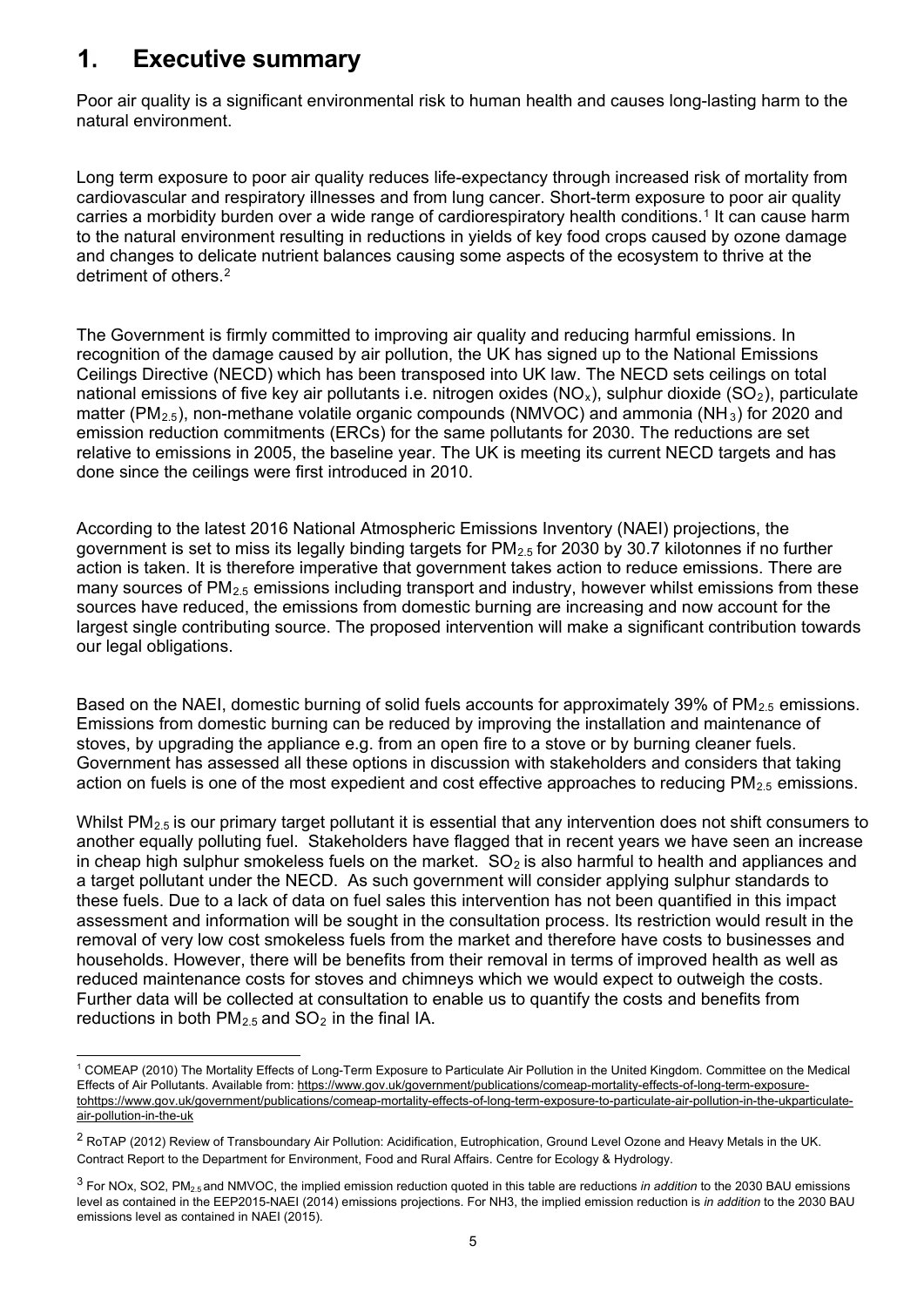This impact assessment considers various options to shift consumers towards burning cleaner fuels in their homes. It sets out the government's assessment of the impacts associated with restrictions on the sale of wet wood in volumes/packaging of 2 metres cubed or less (volumes that are likely to be purchased wet and burned wet at home) and bituminous coal/solid fuels with a high sulphur content. Due to data limitations we have not analysed the impacts of introducing regulation on the sulphur content of fuels which would likely have an impact on businesses and households. As such we are likely to underestimate the benefits and costs associated with the regulation.

We will be collecting information on the sulphur content of solid smokeless fuels at the consultation stage to inform the policy analysis, some in industry suggest that as much as 20% of solid fuels sold are high sulphur. Legislation on sulphur content will be necessary to avoid unintended consequences of consumers switching to another highly polluting fuel. Given that high sulphur fuels destroy fire grates and chimneys we expect that, over the long term, buying these cheaper fuels is not cost beneficial for consumers. This assumption will be analysed in the final IA.

A range of options were considered for this analysis as set out in section 5. The two main options focused on were:

- **Option 1:** A communications campaign targeted at raising the public's awareness of the negative health and environmental impacts of burning wet wood, bituminous coal and high sulphur smokeless fuels alongside continued support for voluntary industry schemes promoting the sale of cleaner fuels. We estimate the communications campaign to result in a 2% reduction a year in the tonnage of bituminous coal which is burned relative to solid smokeless fuel and the tonnage wet wood purchased which is burned wet relative to dry wood. This impact is likely to be an underestimate as we believe public awareness of the damage caused by burning polluting fuels is low.
- **Option 2:** Regulating the sale of wet wood, bituminous coal and solid smokeless fuels with a high sulphur content, coupled with an awareness raising campaign.

The analysis reveals the largest reductions in emissions are achieved under Option 2. We estimate that restrictions on the sale of wet wood (only) to abate 56 kilo tonnes (kt) of  $PM_{2.5}$  emissions between 2020 and 2030 and the restrictions on the sale of bituminous coal (only) to abate 12kt of  $PM_{2.5}$  under Option 2. Approximately 2.84kt of  $PM<sub>2.5</sub>$  emissions are abated from both wood and coal under Option 1.

The proposed regulation will contribute to government meeting its 2030 NECD Emission Reduction Commitments (ERCs) through the abatement of approximately 6kt of PM2.5 (Option 2) and 0.25kt (Option 1) in the year 2030 relative to the baseline i.e. the do nothing scenario. The regulation will also result in emissions reductions for other pollutants such as  $SO<sub>2</sub>$  and  $NO<sub>x</sub>$ . These reductions are not presented in this analysis due to (I) the uncertainty in their emission factors particularly pertaining to wet wood and bituminous coal and (II) the significantly lower levels of abatement achieved relative to PM<sub>2.5</sub> from switching fuels.

Reducing air pollution yields benefits in terms of improvements to public health and healthier ecosystems. The resultant benefits are associated with the improvements in air quality from the reduction in  $PM<sub>2.5</sub>$  emissions are estimated using the damage cost approach as recommended under the Green Book supplementary guidance for valuing changes in air quality.[4](#page-5-0) This approach consists of multiplying the total reduction in the emissions of a pollutant by the associated damage cost. We use the latest available damage costs figures, accounting for the most recent recommendations of the Committee on the Medical Effects of Air Pollutants (COMEAP) to estimate the benefits.

<span id="page-5-0"></span><sup>&</sup>lt;sup>4</sup> The damage costs mainly reflect the mortality effects of air pollution and some of its impacts on morbidity, ecosystems and productivity.. We damage costs will be updated this year to reflect a greater number of health impacts.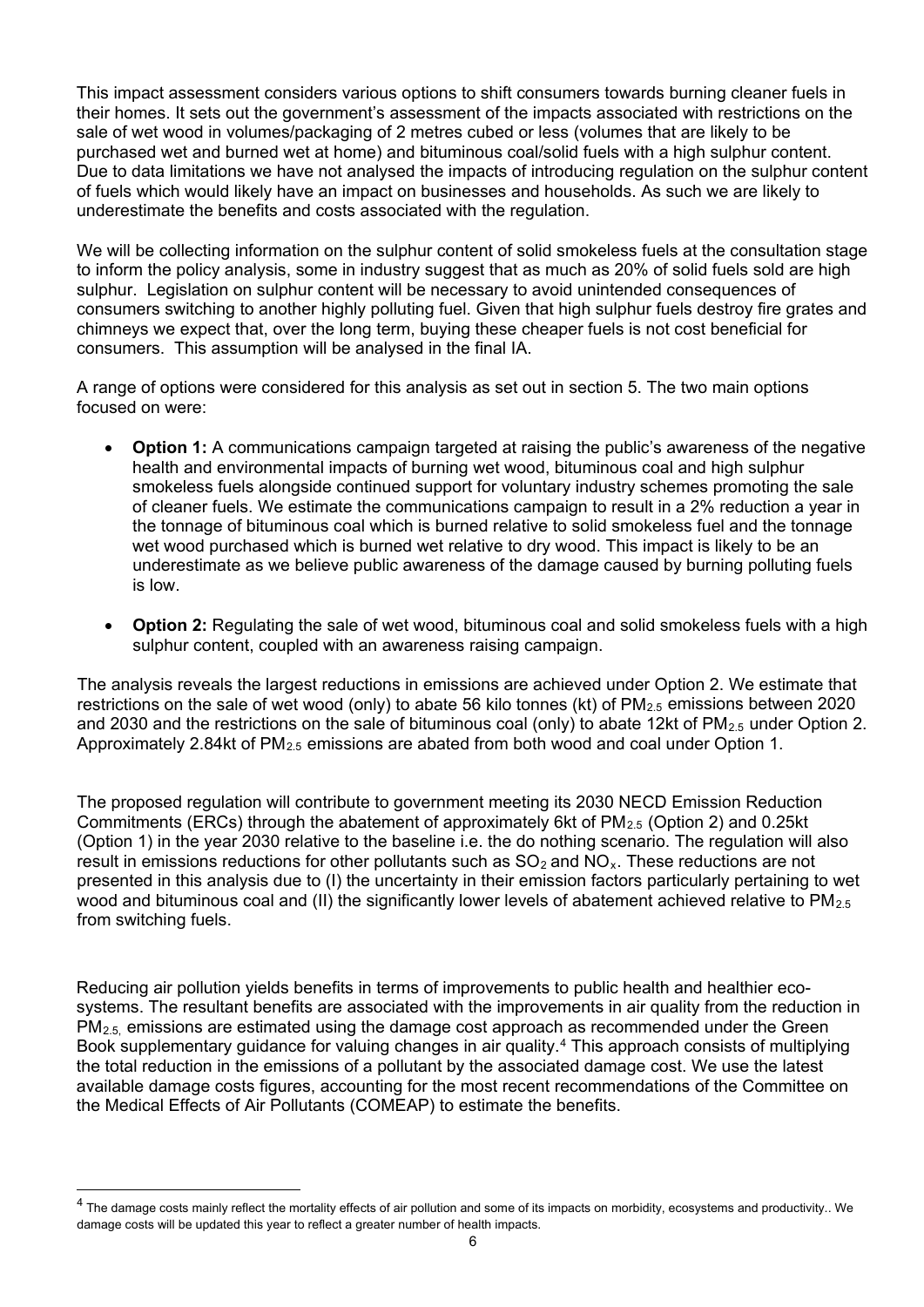The benefits accruing from a reduction in  $PM_{2.5}$  under the proposed regulation range are estimate to range from £1,313 million in the low scenario to £6,762 million in the high scenario over the period 2020 to 2030. Three sets of damage costs values are used to develop high, central and low scenarios. The variation in the damage costs reflects uncertainty in the evidence about the lag between exposure and the associated health impacts. We use higher damage costs where the lag between exposure and the health impacts is assumed to be shortest. The damage costs do not fully account for the health impacts and the environmental damage that arises from pollution and therefore likely to underestimate the benefits to society from reducing pollution.

There are costs linked to the proposed regulation. Both dry wood and low sulphur solid smokeless fuel (SSF) are more expensive on an energy adjusted basis relative to wet wood and bituminous coal. Assuming a direct substitution, there will be costs incurred to households from switching fuels. However, these costs vary considerably between households depending upon the appliance used and the fuel type. Households with modern efficient stoves will benefit from efficiency gains (dry wood burns better than wet wood in modern stoves) which outweighs the increase in price while for those with open stoves may see their fuel costs increase from switching to a more expensive fuel. There are also costs associated with the monitoring of the scheme. The cost to fuel manufacturers from the regulation are primarily associated with monitoring and enforcement. We estimate the likely costs to industry from the regulation using data from the 'Ready to burn' scheme, a voluntary industry scheme supported by government which promotes the sale of dry wood. In all three scenarios, we find the benefits arising from the implementation of the measures to significantly outweigh the costs for the preferred option.

|                                             | Low scenario | <b>High scenario</b> | <b>Central scenario</b> |  |  |
|---------------------------------------------|--------------|----------------------|-------------------------|--|--|
| Costs to regulatory body and fuel suppliers |              |                      |                         |  |  |
| Monitoring and                              | 25           | 33                   | 30                      |  |  |
| administration costs <sup>5</sup>           |              |                      |                         |  |  |
| CO <sub>2</sub> e non-traded                | 11           | 11                   | 11                      |  |  |
| Household costs                             | 423          | 423                  | 423                     |  |  |
| Government costs                            | 6.3          | 6.3                  | 6.3                     |  |  |
| <b>Total costs</b>                          | 466          | 473                  | 471                     |  |  |
| <b>Benefits from emission reductions</b>    |              |                      |                         |  |  |
| Air quality pollutants                      | 1,313        | 6,762                | 2,798                   |  |  |
| <b>NPV</b>                                  | 848          | 6289                 | 2327                    |  |  |

#### **Table 1: Present value costs and benefits of Option 2 (£m, discounted)**

#### $2<sub>1</sub>$ **Problem under consideration**

-

Many everyday activities essential for supporting lives and livelihoods can cause air pollution. Particulate matter emitted from the burning of domestic fuels such as wood enters the bloodstream and has been found in internal organs resulting in long term damage to human health as well as having more immediate impacts for some people such as breathing problems or asthma attacks. The UK has made a commitment under the NECD to reduce emissions of five key pollutants including  $PM_{2.5}$ , with the goal of halving negative health impacts from air pollution.

Domestic burning is the single largest source of harmful PM<sub>2.5</sub> emissions in the UK, accounting for 39%<sup>[6](#page-6-1)</sup> of the total emissions in 2016. This compares with industrial combustion and road transport which account for (16%) and (12%)  $PM_{2.5}$  emissions respectively. The restoration of open fires and installations

<span id="page-6-0"></span><sup>5</sup> Monitoring costs are the costs incurred by the regulatory body in monitoring fuel manufacturers to ensure that they comply with the proposed regulation. These costs will be passed to fuel manufacturers in the form of registration and fuel testing charges.

<span id="page-6-1"></span><sup>6</sup> 39% is based upon the calculations in the National Atmospheric Emissions Inventory for 2016, which is the most recent year available. This data is uncertain given the difficulties in accurately estimating the extent and nature of domestic burning, however it is the best available evidence and is informed by a wide range of data sources, including data from BEIS and the stove and wood fuel industries. Of the 39% approximately 34% is domestic wood[. http://naei.beis.gov.uk/data/](http://naei.beis.gov.uk/data/)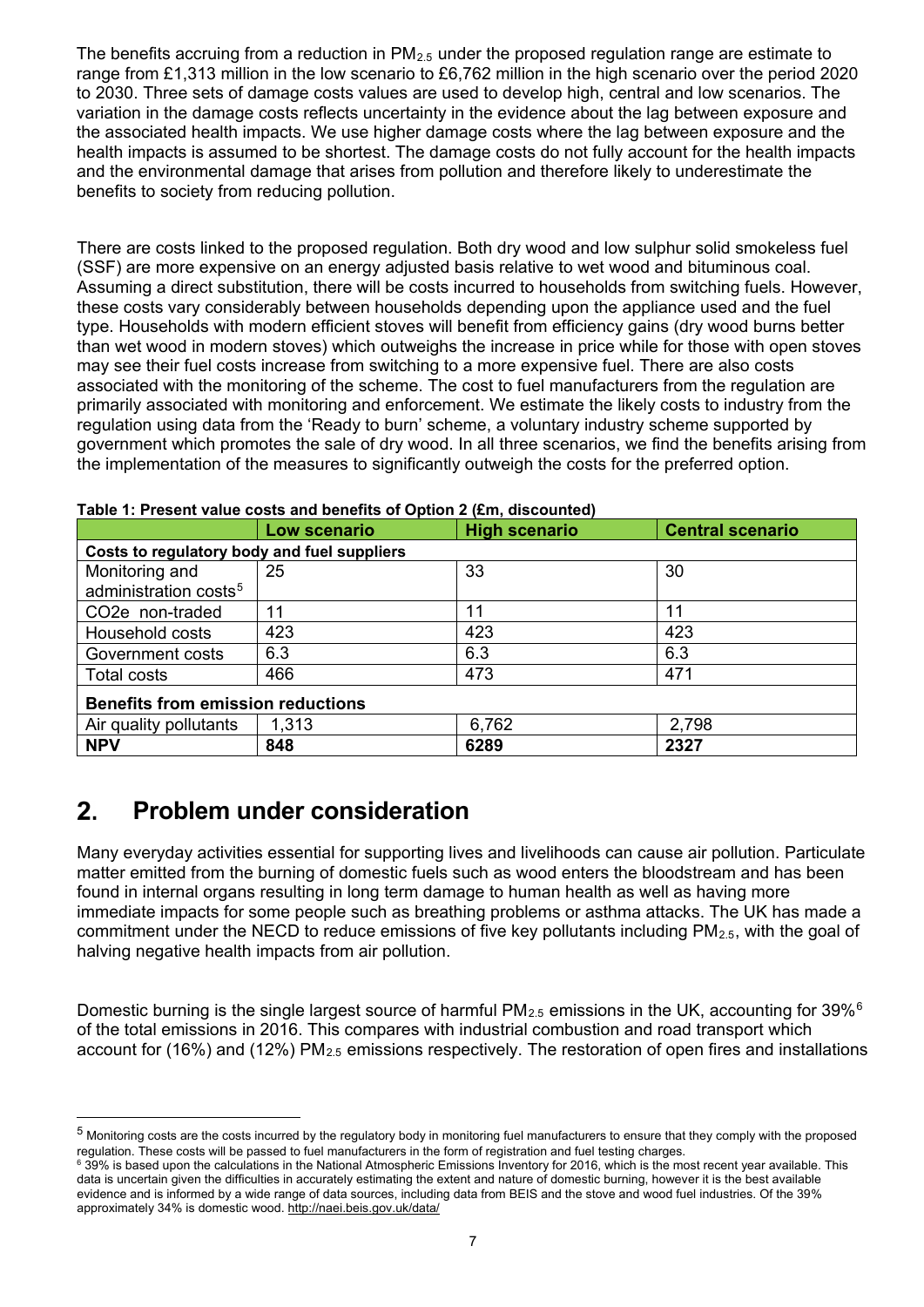of wood-burning stoves has risen in popularity in recent years.<sup>[7](#page-7-0)</sup> They are now an additional form of heating for many households; for a minority they may be the sole heat source. This has seen a significant increase in the amount of wood burned domestically. In contrast the burning of coal and smokeless fuels for domestic heating remains in decline and is projected to continue declining.

The Clean Air Act 1993 gave local authorities (LAs) the power to declare smoke control areas (SCAs) where it is illegal to emit dark smoke emissions from domestic or industrial chimneys unless you are burning authorised fuels or using exempt appliances. It also regulates the sulphur content of solid smokeless fuels which can be burned in smoke control areas to 2% sulphur. The legislation, designed in the 1950s when most fuel was delivered by coal merchants, restricted what fuels could be delivered to addresses within SCAs. While this worked well at the time, the domestic fuel landscape has changed since then and today most fuel is purchased through shops, making it difficult to enforce SCAs as the retailer does not know where the fuel will be burned and therefore whether they can legally sell it. This leaves LAs with the difficult challenge of enforcement at point of use. The preferred option addresses these limitations to deliver greater health benefits and emissions reductions by:

- Regulating harmful fuels at point of sale at a national level.
- Increasing the effectiveness of smoke-control areas.

While domestic burning and other emissions have reduced significantly since the 1950s, the evidence on the adverse health impacts from air pollution has also grown during that time, showing that even at today's lower levels significant harm can be caused. We also have a better understanding of how pollution travels through the atmosphere and the negative externalities from air pollution. Given the negative impacts of burning wet wood and the limitations of SCAs, further action on domestic burning is required if the government is to meet its commitments. There are a number of manufactured solid fuels which are not authorised for use in SCAs, where the sulphur content can be significantly higher (in some cases up to 6%). In general these products use high sulphur petroleum coke as their base material which not only contains high sulphur but also other harmful metals such as vanadium and nickel. There is no requirement to label products with their sulphur content therefore consumers find it hard to identify these when purchasing fuel. High sulphur content fuels are harmful to human health and the environment. In addition they can also cause damage to stoves and chimneys due to the high concentrations of sulphuric acid produced when they are burned.

The government wishes to ensure that regulation on one fuel such as bituminous coal will not lead to consumers switching to another low cost polluting fuel. To mitigate this risk government will consider applying sulphur standards to smokeless fuels and test this proposal at consultation. This intervention will also protect consumers from purchasing fuels that are harmful to both their health and their stoves and chimneys. As highlighted above, we do not have sufficient data to quantify this intervention at this stage.

The preferred option considers restrictions on the sale, distribution and marketing of the most polluting fuels including:

• Restriction on the sale of bituminous coal (purchased in any volume/weight) and wet wood (purchased in volumes up to two metres cubed – this is a pallet packaged two metres high or a large 'dumpy' bag) and limits on the sulphur content of smokeless fuels (although these have not been quantified at this stage due to a lack of data).

In setting an upper limit for the legislation on wood our objective was to set it high enough to avoid people buying in larger volumes to avoid the legislation, but still allowing people with space to purchase cheaper wet wood and season it at home. Our target is wood sold in bags through retailers, however in order to avoid retailers and consumers circumventing the regulation by selling in larger quantities we consulted with wood suppliers and through our Call for Evidence on a sensible limit. Responses from

<span id="page-7-0"></span> $7$  HETAS the industry oversight body that approves appliances and fuels advised us that stove registrations increase 10 fold between 2004 and 2014 from 12,000 to 130,000, whilst this doesn't capture the entire market it does capture a sense of the scale of the increase. This has plateaued at 2014 but remains in the order of 100,000s.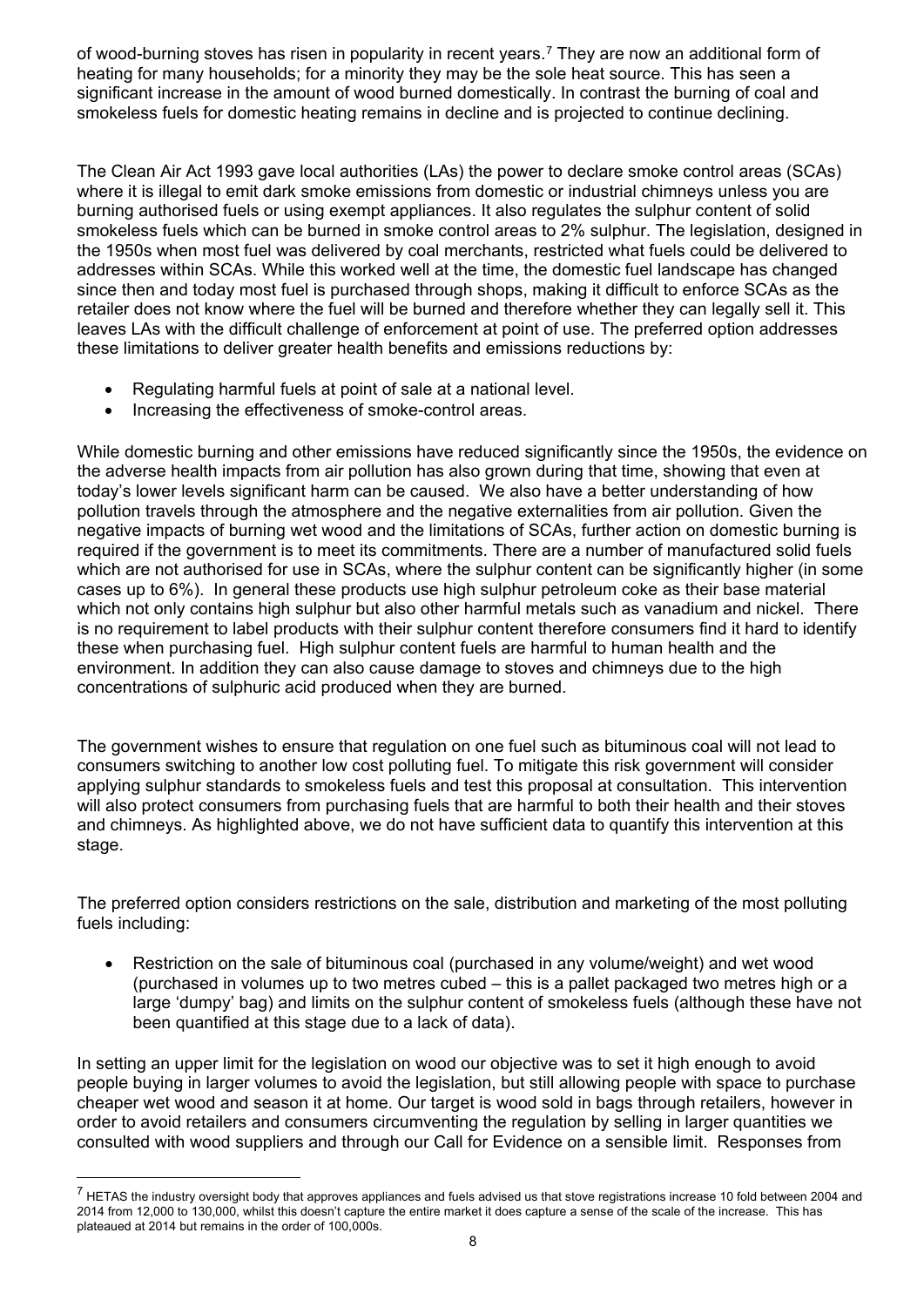the Call for Evidence were mixed with a third supporting a 2m<sup>3</sup> limit but almost half suggesting that all wood wet wood should banned from sale. Our direct consultation with the main wood suppliers also suggested a 2m<sup>3</sup> limit. This will be further reviewed at the consultation stage, our concern with a ban on all wet wood is that it would not be proportionate as it represents a cheaper and perfectly sensible option for those people who have the space to season wood themselves. It could also lead to unintended consequences of an increase in foraging or burning waste.

#### $3<sub>1</sub>$ **Rationale for intervention**

Air pollution is the classic negative externality. It imposes costs on people who are external to the transaction (in this instance the sale and purchasing of fuel). Without government intervention the market will not correct for the costs incurred by third parties from the purchasing and burning of fuels which are highly pollutant. Regulating the sale of these fuels has health benefits for those households burning these fuels as well as for the communities in which they live. The proposed regulation would be implemented in conjunction with an information campaign to raise awareness of the health impacts associated with burning the specified fuels. At present labelling on solid fuels is confusing making it difficult for consumers to assess which fuels are less polluting and more efficient.

From the Call for Evidence, fuel retailers have indicated they have limited capacity to engage with another voluntary initiative, emphasizing that a regulatory approach is required to deliver a level playing field and the required change at scale. Large suppliers have also indicated a preference for legislation to deliver the speed and scale of change needed.

The restrictions will deliver on Defra's wider objective for a cleaner, healthier environment, benefiting people and the economy and contribute to government achieving its 2030 NECD emission reduction commitments.

#### $\mathbf{4}$ **Policy objectives**

The overarching policy objective of the proposed regulation is to reduce emissions of pollutants emitted from burning of solid fuels for domestic burning purposes. At present many consumers are unaware of the impact on both their health and air quality from burning these fuels. Over the longer term the objective is to shift consumers away from burning the most polluting of fuels in the home towards cleaner forms of heating. Table 2 sets out the main solid fuels burned in homes and their estimated corresponding PM2.5 emissions in grams per tonne of fuel consumed.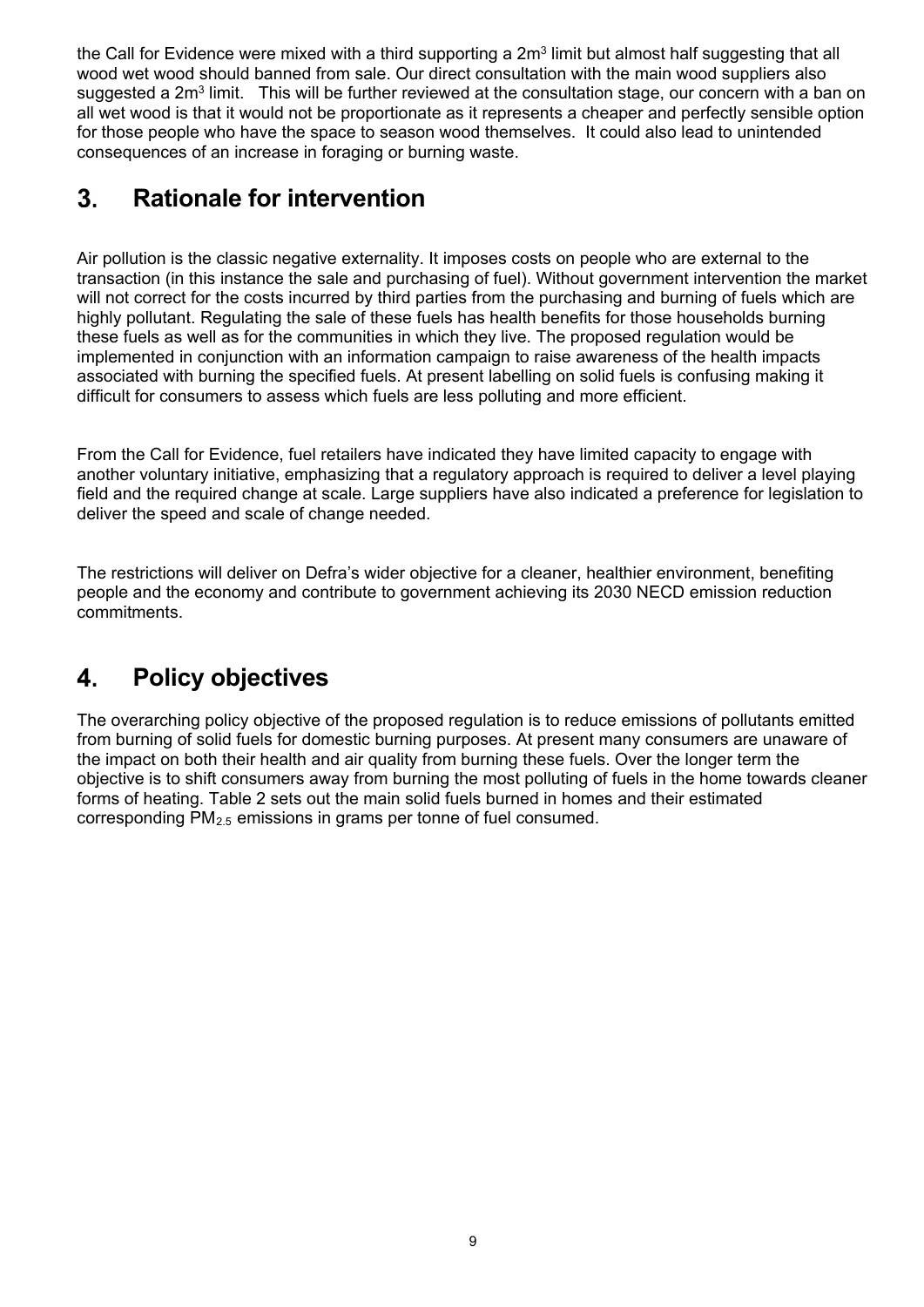|                     | Table 2: The main solid fuels burned in the home. More detail on the uncertainties associated with these figures can be |
|---------------------|-------------------------------------------------------------------------------------------------------------------------|
| found in Section 8. |                                                                                                                         |

| Fuel                            | <b>Description</b>                                                                                                                                                                                   | $PM2.5$ emissions in grams per<br>tonne of fuel consumed <sup>8</sup><br>Note: significant uncertainty around<br>figures although they<br>these<br>represent current best evidence |
|---------------------------------|------------------------------------------------------------------------------------------------------------------------------------------------------------------------------------------------------|------------------------------------------------------------------------------------------------------------------------------------------------------------------------------------|
| House coal (or bituminous coal) | naturally occurring<br>mined<br>A<br>product. $PM_{2.5}$ emissions are<br>higher per unit energy than from<br>smokeless fuels.                                                                       | 9.14                                                                                                                                                                               |
| Smokeless coal (or anthracite)  | A form of naturally occurring,<br>high-purity<br>mined,<br>coal,<br>authorised for use in smoke<br>control areas                                                                                     | 1.84                                                                                                                                                                               |
| Manufactured solid fuels        | Fuels manufactured from coal<br>products with other ingredients<br>that have low smoke emissions,<br>however some do have high $SO2$<br>emissions                                                    | 1.60                                                                                                                                                                               |
| Wet wood                        | A naturally occurring product.<br>Newly felled wood has a high<br>moisture content and creates a<br>lot of smoke when burned, it has<br>over double the emissions of<br>seasoned or kiln dried wood. | 30.28                                                                                                                                                                              |
| Seasoned wood                   | wood that has been left for up to<br>2 years to naturally air dry                                                                                                                                    | 7.58                                                                                                                                                                               |
| Kiln dried wood                 | wood that has been kiln dried to<br>below 20% moisture                                                                                                                                               |                                                                                                                                                                                    |

The policy will need to particularly consider any impact on consumers:

- Who have the capacity to dry wood in bulk before burning it; or
- Have no access to other forms of domestic heating;
- Are fuel poor for whom wet wood or bituminous coal are the cheapest source of heating

The government seeks to regulate the sale of smaller quantities of wood (more likely to be used immediately) i.e. wood sold in bags of less than 2 metres cubed, to ensure that people are not inadvertently burning wet wood while also allowing scope for consumers who have the capacity to purchase wet wood and dry it to continue to do so. The government will consult on the distributional impacts of the proposed regulation and on the impact of regulating the sale of wet wood in volumes of two meters cubed or less with a view to fully understanding any unintended consequences.

The regulation should result in improvements in public health; long term exposure to  $PM_{2.5}$  even at relatively low concentrations can shorten life expectancy, especially for people who are vulnerable to the effects of pollution due to existing respiratory and heart conditions. The Committee for the Medical Effects of Air Pollutants (COMEAP) has estimated that the burden of anthropogenic air pollution in the UK had a mortality impact equivalent to 29,000 deaths in 2008. The burden can also be represented as an average loss of life expectancy from birth of approximately six months.

Evidence from a similar approach in Ireland on coal (but not wood) found that the restrictions on bituminous coal led to a significant reduction in respiratory problems and premature deaths from the effects of burning smoky coal in the existing 'Low Smoke Zones'. The original restrictions in Dublin are widely cited as a successful policy intervention. It is estimated that in the region of 10,000 premature mortalities have been averted in Dublin since the introduction of the smoky coal ban back in 1990.

<span id="page-9-0"></span> <sup>8</sup> Source for all emission factors, except wet wood: EMEP/EEA air pollutant emission inventory guidebook 2016. Source for wet wood: preliminary study carried out by the University of Leeds and the University of Manchester.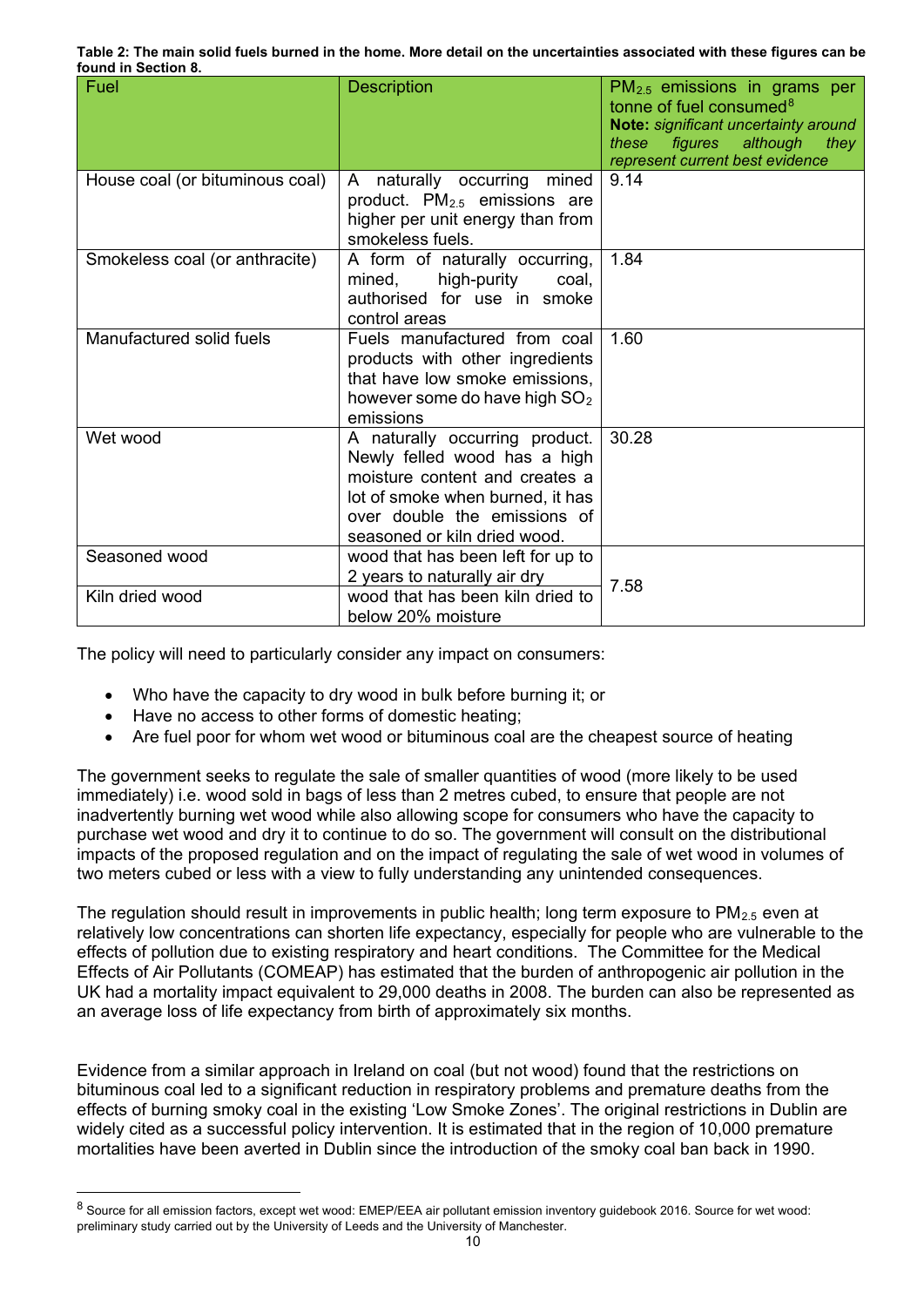#### **Policy options considered**   $5<sub>-</sub>$

This section reviews all the policy options that have been considered and explains the rationale for selecting the most viable options for a full cost-benefit analysis. The policy development process has drawn on advice from industry representatives and wider stakeholders through a Call for Evidence. The proposed measures are for England and not the UK as air quality policy is devolved. This is likely to mean that implementation of the regulation in the localities in England that border Scotland or Wales may be weaker if there is asymmetry in regulation between the home countries.

#### **Stakeholder engagement**

The government issued 'A Call for Evidence' in January 2018. The purpose of this was to signal government thinking and seek further evidence and input from both businesses and consumers who might be impacted by any potential policy interventions. We received over 300 responses from a broad range of stakeholders including those with health impacts as a result of others' burning, from householders, LAs, chimney sweeps, appliance retailers, fuel retailers, wood and coal suppliers and others. This also showed a distinction between urban and rural burning practices, a north/south split and differences between affluent (secondary burn) and low income (primary heating) sectors. These findings have been analysed and fed into the proposals of this IA. Stakeholder meetings have also been held with wood and coal suppliers, coal merchants, HETAS<sup>[9](#page-10-0)</sup>, Woodsure and the Stove Industry Alliance<sup>[10](#page-10-1)</sup>.

# **Policy options**

j

## **Option 0 (Baseline): Do nothing more.**

The baseline option maintains the existing Ready to Burn voluntary approach with industry on wood to shift consumers from burning wet wood to dry wood. There is no regulation on the sale of fuels or government action to promote the sale of cleaner fuels.

# **Option 1: A voluntary approach promoting the sale of cleaner fuels**

This option maintains the Ready to Burn scheme. In addition government promotes the burning of cleaner fuels through a publicity campaign to deliver maximum behaviour change and engages with retailers and suppliers to consider a similar voluntary code on coal and high sulphur smokeless fuels to increase awareness. We will work with LAs to increase compliance in existing smoke control areas.<sup>[11](#page-10-2)</sup>

# **Option 2: Regulating the sale of fuels for domestic heating.**

Option 2 considers the impact of legislation to phase out the sale, distribution and marketing of bituminous coal (sold in any volume) and wet wood (>20% moisture) sold in units up to two meters cubed or less alongside an information campaign to raise public awareness of highly polluting fuels and limits on the sulphur content of smokeless fuels. The regulation would apply to fuel manufacturers and would be implemented through an industry led certification scheme similar to the Ready to Burn scheme. Under this option retailers are given a transition period of one year to use up existing stocks. The government will consider during the consultation stage whether a longer transition for coal might be appropriate. For the purposes of this IA, a one year transition period is assumed for both fuels.

<span id="page-10-0"></span> $9$  HETAS is the industry oversight body that approves appliances and fuels

<span id="page-10-1"></span> $10$  Stove Industry Alliance is an association of stove manufacturers, distributors representing the stove industry with government.

<span id="page-10-2"></span><sup>&</sup>lt;sup>11</sup>Voluntary approaches for coal and smokeless fuels have not yet been tested however some in the industry feel that, as with wood, unless the entire market follows the same rules then there would always be those who chose not to.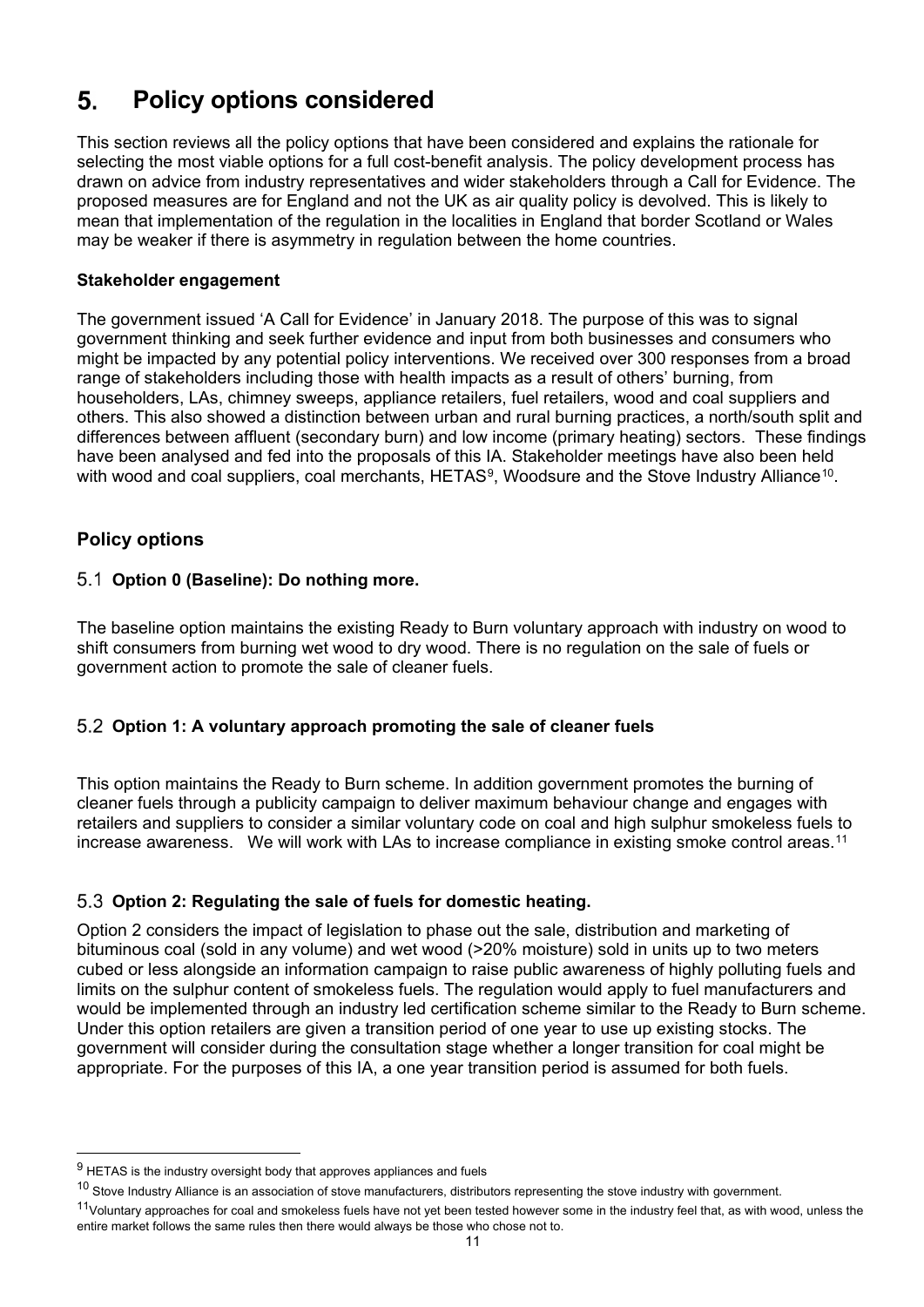#### **Other options considered but not quantified:**

#### **Regulation as with option 2 limited to urban areas only**

Due to the population density, air quality is a bigger concern in urban areas in terms of health impacts and population exposure. For this reason the benefits are higher for measures that focus on urban areas. We sought evidence from Ireland where a coal ban has been implemented solely in urban areas. Ireland has now extended the restrictions nationwide due to significant problems with people travelling outside the area of the ban to purchase fuel, hereby weakening the impact of the legislation and making it much harder to enforce. It should also be noted particulate matter moves and as such rural emissions can still travel to urban areas; approximately 50% of  $PM_{2.5}$  pollution is transboundary (i.e. from outside a local area).

Restricting the regulation to urban areas would deliver less air quality benefits across the country. There were mixed views in the Call for Evidence on this subject with some respondents for a nationwide approach and others against. Many rural residents highlighted that nuisance burning is not just an urban issue.

### **Existing legislation on smoke control areas**

Anecdotal evidence would suggest that awareness of and compliance with smoke control area legislation in these areas is low and that many perceive the problem of domestic burning to no longer be an issue with regards to pollution.

Revising and updating this current legislation was considered as an option. As an immediate step Defra is supporting Local Authorities to raise awareness of SCAs and the impacts of domestic burning to improve compliance where they already exist<sup>[12](#page-11-0)</sup>. Some LAs are considering extending their existing areas. However it was concluded that action would have a faster more widespread impact through a nationwide approach similar to that taken in Ireland using secondary legislation. If unchanged SCAs do provide some benefit however enforcement at the household level is difficult and LA officers must provide evidence of the offence which is often very hard to capture as such this did not meet our objective of making enforcement easier for Local Authorities.

### **Taxation**

-

A further option considered was taxation rather than regulation to shift consumers towards cleaner fuels. Given the substantial health benefits from the proposed regulation, and the easy substitution with less polluting fuels, it was felt that taxation would not take us far enough or quickly enough to meet our legal requirements.

#### **Stove scrappage scheme**

The emissions from domestic burning are influenced by three factors, the fuel used, the appliance and its installation, and the user. The focus of this intervention is on fuels. Government also considered a stove scrappage scheme however whilst this could deliver good emissions benefits as compared with open fires or old stoves, the cost of replacing stoves is in excess of £2,000 per household making the costs significantly higher than taking action on fuels. The benefits of proper installation, regular maintenance and modern efficient appliances will be promoted as part of any communications campaign.

#### 6. **Methodology**

The following section sets out the methodology used to assess the impacts of implementing legislation on the sale of wet wood and bituminous coal. The impacts are split into the categories summarised

<span id="page-11-0"></span><sup>&</sup>lt;sup>12</sup> Defra has produced this guide for all Local Authorities to distribute to households [https://uk-](https://uk-air.defra.gov.uk/assets/documents/reports/cat07/1712041200_171010_open_fires_wood_burning_stoves_FINAL.pdf)

air.defra.gov.uk/assets/documents/reports/cat07/1712041200\_171010\_open\_fires\_wood\_burning\_stoves\_FINAL.pdf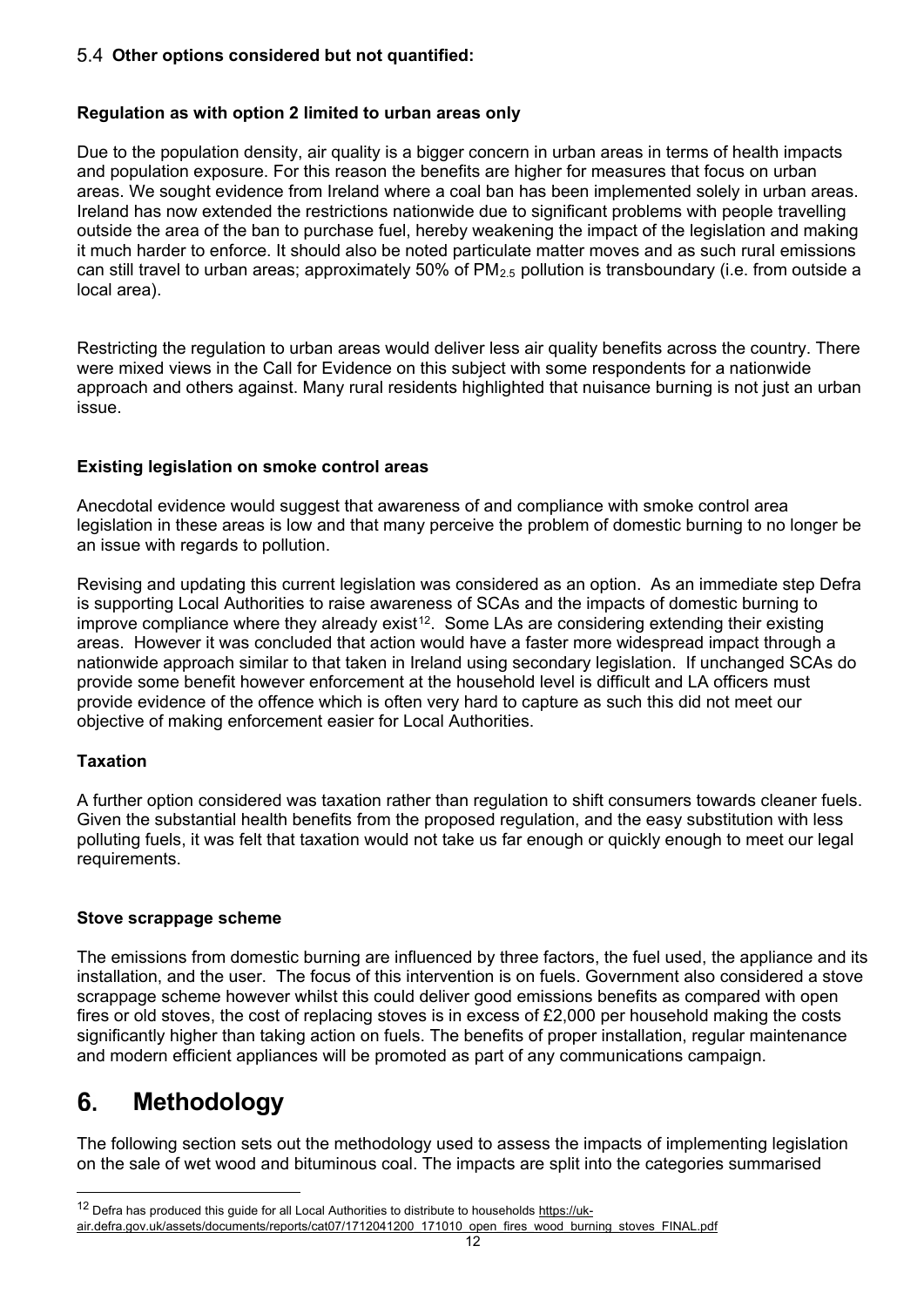below, which are detailed fully in the remainder of this section. We assess the impact of the proposed legislation over 11 years commencing from 2020 when the regulation is intended to come into effect and the first costs related to it incurred. The benefits are estimated over the same period although they would last beyond the 11 years. The impacts are assessed based on information collected through discussions with industry and information from the Call for Evidence published in January 2018. The following impacts are considered:

- **Household costs:** these are costs incurred by households that switch from purchasing and burning wet wood to dry wood and from bituminous coal to solid smokeless fuel.
- **Monitoring and compliance costs:** these are costs incurred by the regulatory body in enforcing the regulation. These costs will cover the costs of regular inspections and testing of fuels to ensure the fuels sold on the market are compliant with the required standards. The incurred monitoring and compliance will ultimately be passed onto fuel manufacturers through fuel testing charges and annual registration fees to ensure that the monitoring scheme is sustainable. The costs to the manufacturers are likely to be passed onto consumers through higher prices.
- **Administrative costs:** these are costs incurred by the fuel manufacturer as part of the inspection. They typically represent the cost of the time spent by the manufacturer's quality control manager with the regulatory body assessing the fuel production and quality control records – including analysing the fuel mix and its content. These costs will be incurred by all manufacturers that sell wood or coal as a fuel for domestic heating.
- **Carbon costs**: these reflect the increase in carbon emissions, valued according to Green Book guidance
- **Capital costs:** these will be the costs to manufacturers from no longer being able to sell wet wood (which is cheaper to produce than dry wood). Some fuel manufacturers may need to purchase drying kilns or covered space for seasoning so as to be able to dry out their wood and make it fit for sale. These costs are not analysed in the IA due to information constraints. We'll collect evidence at the consultation stage on the likely compliance costs to fuel manufacturers from the proposed regulation.
- **Information campaign:** these are government costs related to a public campaign aimed at increasing the public awareness of the damage caused by highly polluting fuels.

#### **Benefits to the environment and human health**

- Monetised Benefits: the regulation will result in health benefits from the reduction in PM<sub>2.5</sub> emissions for not just the households burning cleaner fuels, but to wider society reflecting the lower levels of pollutants emitted.
- **Non-monetised benefits:** we have not monetised the benefits that arise from a reduction in emissions of other pollutants such  $NO_x$  and  $SO_2$ . The PM<sub>2.5</sub> damage costs used do not fully capture some morbidity impacts (such as asthma, diabetes, lung cancer and chronic heart diseases) and wider damage to the ecosystem e.g. increased acidification and eutrophication of soils.

The benefits of the proposed regulation are estimated as the reduction in emissions from the implementation of the regulation relative to the baseline, defined as the business as usual case without any government intervention. The baseline emissions for both fuels are outlined in section 6 below.

For wood we assume that compliance amongst the large suppliers will be good as it is building upon the existing voluntary Ready to Burn scheme which 60% of large suppliers (accounting for approximately 11% of market sales) have already signed up to. However there are also 1000s of small disparate wood suppliers for whom changing their business may be more difficult and against whom enforcement will be harder. As such we have assumed compliance rates of 40% in 2020, rising to 60% by 2022. This is to reflect the more varied and informal sources through which consumers can acquire wood fuel. For coal we have assumed full compliance due to the small number of large suppliers.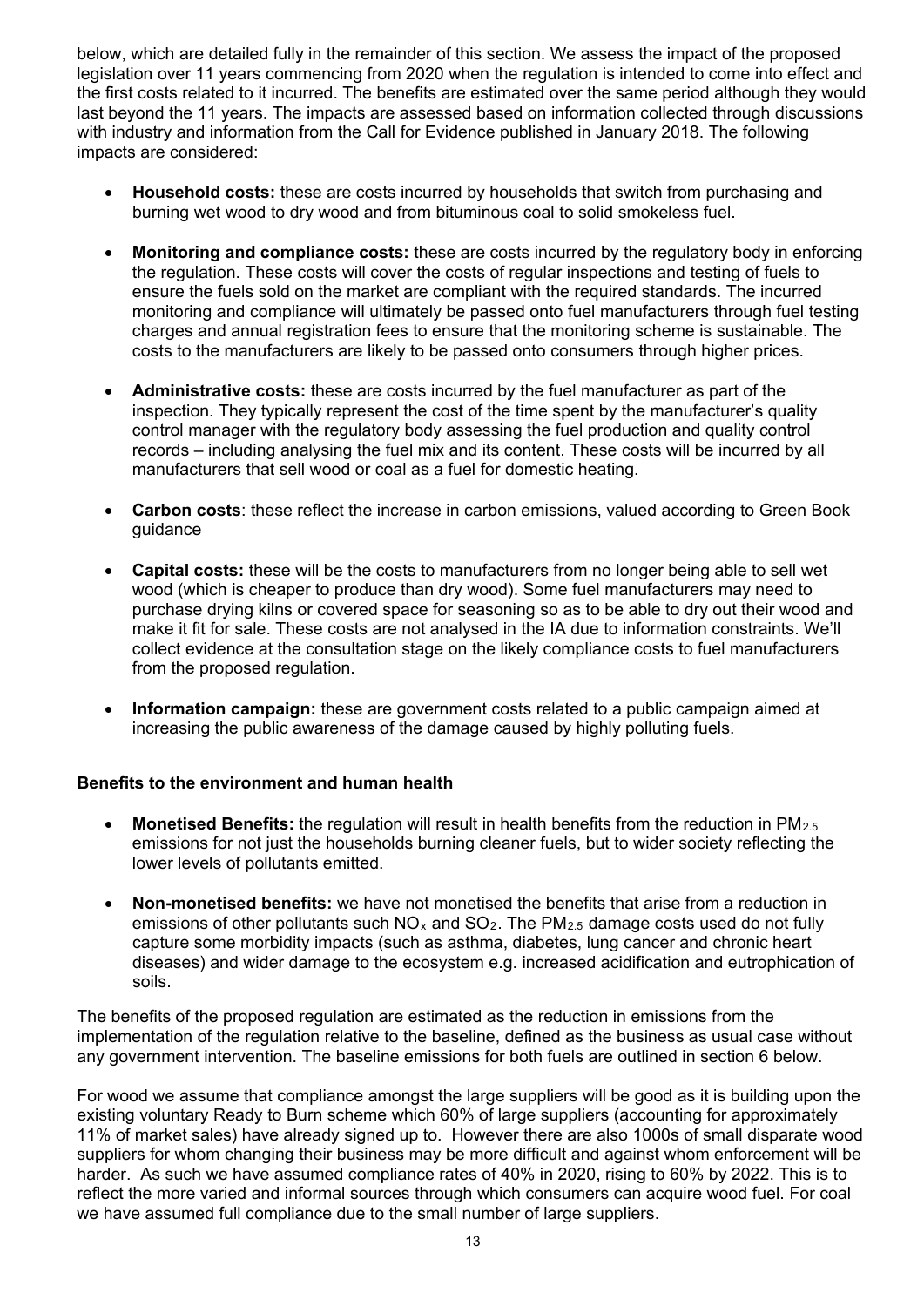### **Projected estimates of coal and wood consumption**

#### **Baseline**

**Option 0:** The baseline option represents business as usual approach. In this scenario government works with industry on voluntary initiatives, which promote the sale of dry wood through the Ready to Burn certification scheme.

#### **Estimated baseline (wood)**

The options assessed in this document are aimed at regulating the sale of wet wood that is purchased rather than wood that is sourced through informal channels. The BEIS survey estimated that as much as 50% of wood burned is sourced via informal routes<sup>13</sup>. Whilst the primary focus of the proposed legislation is on the sale of wood, we expect that the accompanying communications campaign will have a "collateral benefit" on those who obtain wet wood through other channels, who are likely to be exposed to our messaging. We do not have sufficient data to analyse this effect and so it is likely that the benefits from the proposed policy may be larger than estimated in this impact assessment.

#### **2030 wood baseline projection**

The baseline wood projection is based on growth rates of projected wood burning activity taken from the NAEI, which reports annual estimates of pollutants emitted based on the Digest of UK Energy Statistics 2017 (DUKES), produced by (BEIS) and the Energy and Emissions Projections (EEP), which projects future energy use and greenhouse gas emissions in the UK.

The projected tonnage of wet wood consumed is estimated by applying growth rates from scaling the historic NAEI wood consumption data using a trend drawn from the EEP 2015 activity data to the aforementioned derived estimate of wet wood burned.<sup>[14](#page-13-1)</sup> Using this methodology we estimate the total tonnage of wet wood purchased and burned wet for domestic heating purposes to rise from 374,651 tonnes in 2020 to 385,805 tonnes by 2030 in the absence of any government intervention.

### **Estimated baseline (coal)**

The estimated baseline for coal burned is based on outturn data of domestic coal consumed under DUKES. The outturn data is scaled for England. DUKES estimates the domestic use of coal based on reported deliveries to merchants. The data reveals domestic consumption of coal in England declined by 10% between 2005 and 2016 falling from, 485,133 tonnes to 434,208 tonnes over the period. These estimates include coal which is supplied free of charge through the National Concessionary Fuel Scheme estimated at 35,000 tonnes 2016.

#### **2030 coal baseline projection**

-

The methodology used to estimate the baseline projection of bituminous coal burned by the domestic sector is similar to that used above for the '2030 wood burning baseline projection'. We use data on coal burning activity taken from the NAEI, itself based on DUKES, and estimated emission projections as reported in the EEP 2015. [Table 3](#page-14-0) reports the projected tonnages of wet wood and bituminous coal that is purchased and burned for domestic heating between 2020 and 2030. The tonnage of wet wood burned is projected to rise while the tonnage of coal burned for domestic heating purposes is projected to decline in line with a fall in the use of coal for energy generation both between the household and industrial sector.

<span id="page-13-0"></span><sup>13</sup> <https://www.gov.uk/government/publications/summary-results-of-the-domestic-wood-use-survey>

<span id="page-13-1"></span><sup>14</sup> The EEP does not have a specific field for solid smokeless fuel or wood. We have used 'Other Solid Fuel' as a proxy for SSF and 'Biofuels' as a proxy for Wood.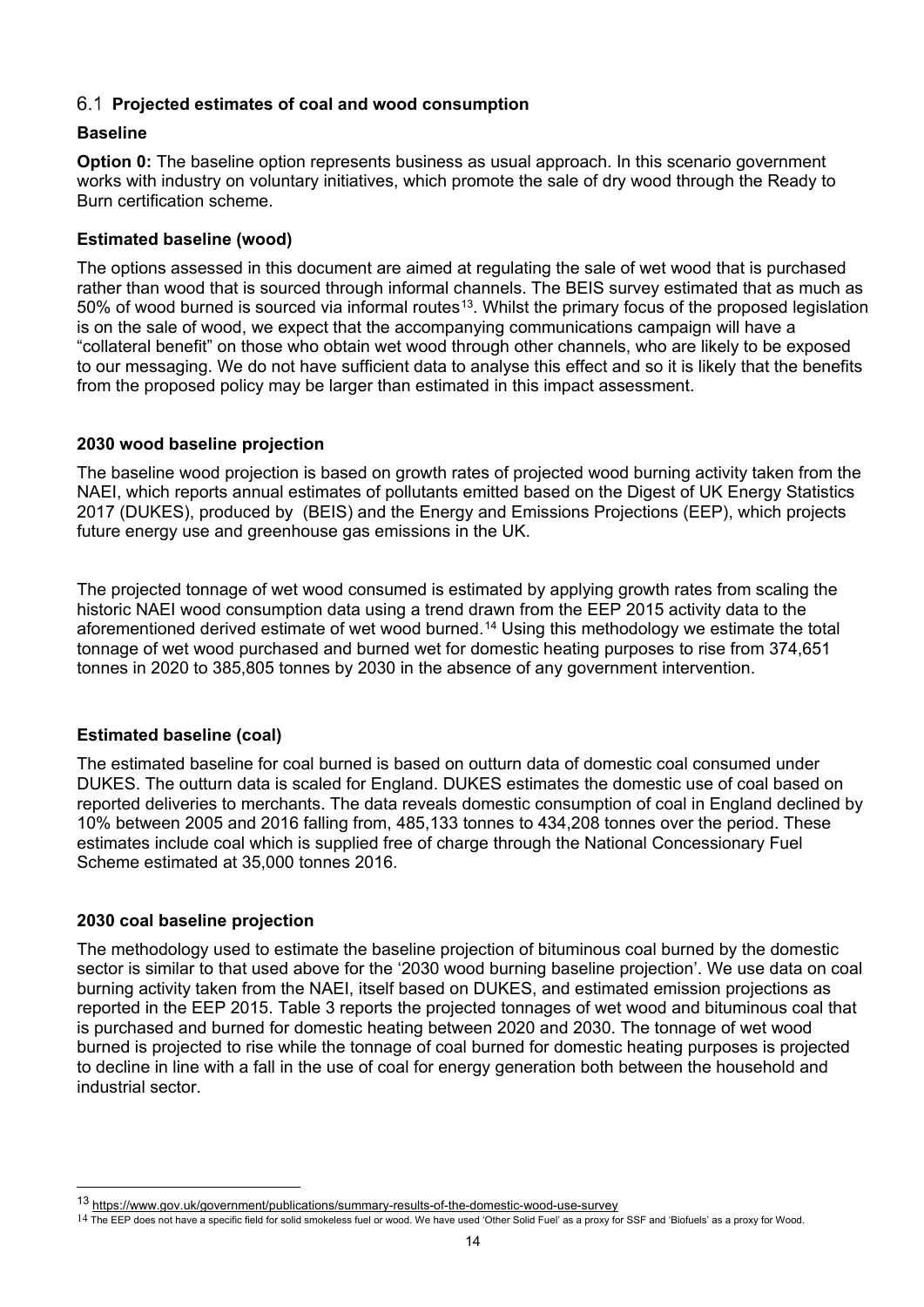<span id="page-14-0"></span>**Table 3: Projected tonnages (000s) of purchased wet wood and coal burned in England (2019 – 2030)**

|                                                                                 | 2020                                                                           | 2021   | 2022   | 2023   | 2024                     | 2025   | 2026   | 2027   | 2028   | 2029   | 2030   |
|---------------------------------------------------------------------------------|--------------------------------------------------------------------------------|--------|--------|--------|--------------------------|--------|--------|--------|--------|--------|--------|
|                                                                                 | Tonnage projections baseline                                                   |        |        |        |                          |        |        |        |        |        |        |
| wood                                                                            | 374.65                                                                         | 376.33 | 378.01 | 379.69 | 381.38                   | 383.06 | 383.61 | 384.16 | 384.71 | 385.26 | 385.81 |
| Coal                                                                            | 257.92                                                                         | 230.58 | 203.24 | 175.90 | 148.56                   | 121.22 | 112.36 | 103.50 | 94.64  | 85.78  | 76.92  |
|                                                                                 | Tonnage projections voluntary approach with communications campaign (Option 1) |        |        |        |                          |        |        |        |        |        |        |
| wood                                                                            | 367.16                                                                         | 368.81 | 370.45 | 372.10 | 373.75                   | 375.39 | 375.93 | 376.47 | 377.01 | 377.55 | 378.09 |
| Coal                                                                            | 252.76                                                                         | 225.97 | 199.18 | 172.38 | 145.59                   | 118.79 | 110.11 | 101.43 | 92.74  | 84.06  | 75.38  |
| Tonnage projections regulatory approach with communications campaign (Option 2) |                                                                                |        |        |        |                          |        |        |        |        |        |        |
| Wood                                                                            | 220.29                                                                         | 184.40 | 148.18 | 148.84 | 149.50                   | 150.16 | 150.37 | 150.59 | 150.80 | 151.02 | 151.24 |
| Coal                                                                            |                                                                                |        |        |        | $\overline{\phantom{0}}$ |        |        |        |        |        |        |

### **Communications campaign**

Under both option 1 and 2, we adjust the baseline for the impact of the communications campaign. The campaign is intended to raise the public's awareness of the health and environmental impacts of burning the most polluting fuels. Its impact will depend on the existing level of public awareness as to the damage caused by burning polluting fuels. If public awareness is high and consumers still to choose to burn polluting fuels, then a communications campaign is unlikely to result in any behavioural change. However, if public awareness is low, there is scope for such a campaign to have an impact. Initial evidence on public awareness as to how harmful burning wet wood/bituminous coal and high sulphur fuels is to human health and the environment suggests that awareness is low. In the absence of robust information, we assume a conservative 2% reduction a year in the tonnage of wet wood which is purchased and burned wet. We assume those consumers/households who change their consumption habits in response to the campaign do not switch back to consuming highly polluting fuels after the campaign. The Ready to Burn scheme is collecting data from suppliers to assess the level of change as a result of this campaign. Whilst this is not yet available it should be in time to inform assumptions in the final IA.

### **Emission calculations**

We use emission factors to estimate PM<sub>2.5</sub> emissions emitted from burning the fuels under analysis. The emission factors are applied to fuel burning activity to estimate the emissions emitted from burning fuel. We use emission factors used in the NAEI which are primarily taken from the EMEP/EEA<sup>[15](#page-14-2)</sup> guidebook that contains internationally-agreed upon emission factors for a wide range of activities and pollutants. It contains emission factors for wood, coal and solid smokeless fuel but not for wet wood. To estimate the emissions from burning wet wood, we have used emission factors which were experimentally determined by a joint study by the University of Leeds and the University of Manchester. The research team burned wood in a representative stove and undertook a wide range of measurements on the emissions. We have used the emission factors calculated from the experiments as an indicative estimate of the emission factor for burning wet wood. The uncertainties associated with emission factors are explored in greater detail in Section [8,](#page-20-0) below.

<span id="page-14-1"></span>[Table 4](#page-14-1) below sets out estimated  $PM_{2.5}$  emissions arising from burning purchased wet wood and bituminous coal for domestic heating purposes over the projected period under the different scenarios.

<span id="page-14-2"></span> <sup>15</sup> EMEP: European Monitoring and Evaluation Programme, a body of the Convention on Long-Range Transboundary Air Pollution. EEA: European Environment Agency, a European Union body.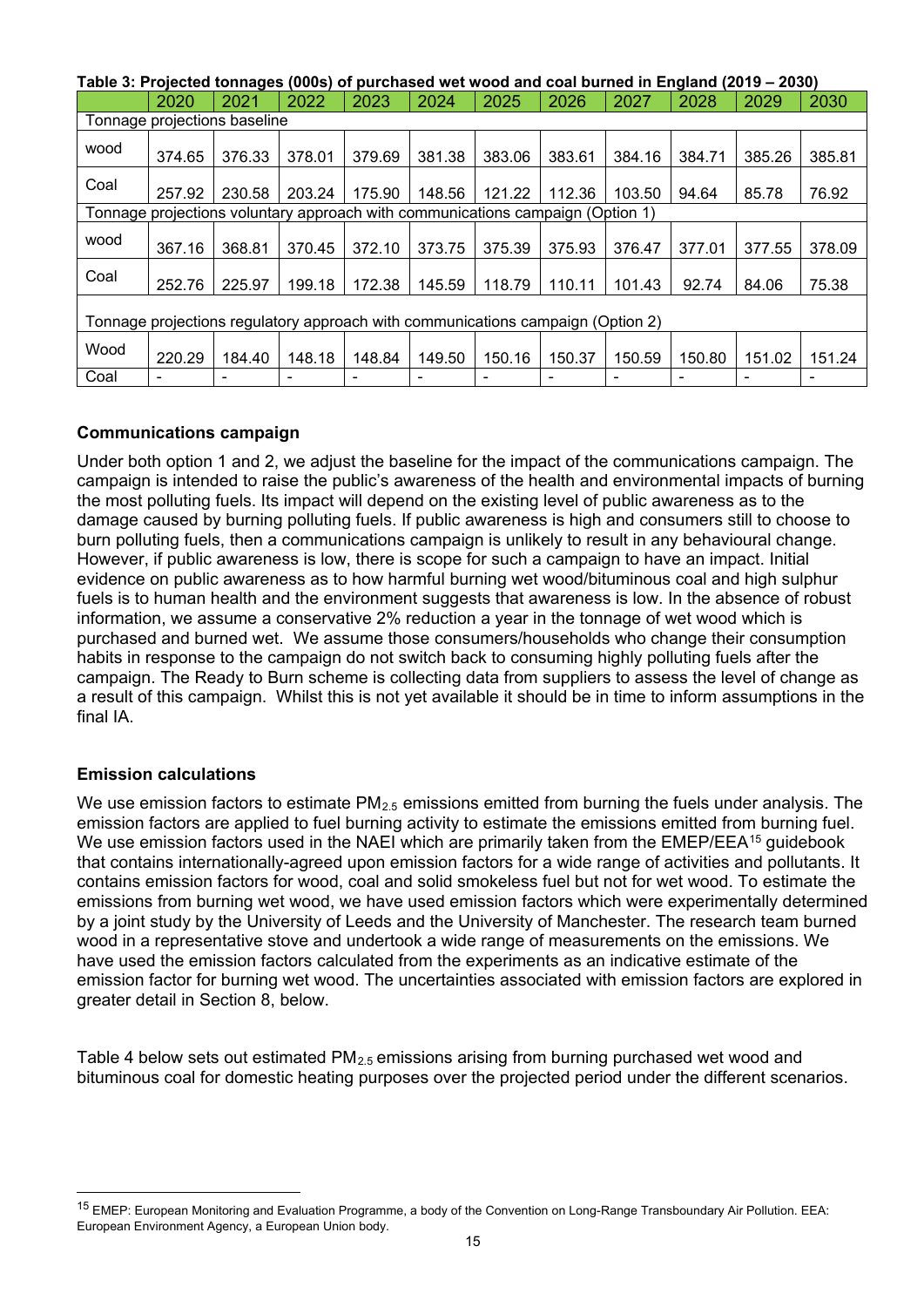**Table 4: Emission projections in kilo tonnes of PM2.5 related to burning of wet wood that is purchased and bituminous coal; England 2020-2030.**

|                                                                                  | 2020                                                                            | 2021  | 2022  | 2023  | 2024  | 2025  | 2026  | 2027  | 2028  | 2029  | 2030  |
|----------------------------------------------------------------------------------|---------------------------------------------------------------------------------|-------|-------|-------|-------|-------|-------|-------|-------|-------|-------|
|                                                                                  | Emission projections baseline                                                   |       |       |       |       |       |       |       |       |       |       |
| Wood                                                                             | 11.34                                                                           | 11.39 | 11.44 | 11.50 | 11.55 | 11.60 | 11.61 | 11.63 | 11.65 | 11.66 | 11.68 |
| Coal                                                                             | 2.36                                                                            | 2.11  | 1.86  | 1.61  | 1.36  | 1.11  | 1.03  | 0.95  | 0.86  | 0.78  | 0.70  |
|                                                                                  | Emission projections voluntary approach with communications campaign (Option 1) |       |       |       |       |       |       |       |       |       |       |
| Wood                                                                             | 11.12                                                                           | 11.17 | 11.22 | 11.27 | 11.32 | 11.37 | 11.38 | 11.40 | 11.41 | 11.43 | 11.45 |
| Coal                                                                             | 2.31                                                                            | 2.06  | 1.82  | 1.57  | 1.33  | 1.09  | 1.01  | 0.93  | 0.85  | 0.77  | 0.69  |
| Emission projections regulatory approach with communications campaign (Option 2) |                                                                                 |       |       |       |       |       |       |       |       |       |       |
| Wood                                                                             | 7.78                                                                            | 6.98  | 6.17  | 6.20  | 6.23  | 6.25  | 6.26  | 6.27  | 6.28  | 6.29  | 6.30  |
| Coal <sup>16</sup>                                                               | 0.41                                                                            | 0.37  | 0.33  | 0.28  | 0.24  | 0.19  | 0.18  | 0.17  | 0.15  | 0.14  | 0.12  |

### **Household costs**

The Call for Evidence highlighted a significant correlation in the type of fuels burned and the socio economic status of consumers. The household impacts arising from a switch in fuels will vary considerably depending upon the appliance used and the fuel type, for some households it may be cost beneficial for some households – modern eco stoves burn dry wood more efficiently than wet wood, an improvement in efficiency that outweighs the higher price of dry relative to wet – whilst some households will experience an increase in their heating costs reflecting the switch to more expensive fuel.

Based on data from the Call for Evidence, we find the price of dry wood to be 3% more expensive on an energy density basis than wet wood. Solid smokeless fuels is also assessed to be more expensive to burn on an energy density basis relative to bituminous coal. Introducing the regulation will result in consumers either switching to dry wood (which is more expensive) or turning to informal routes to source their fuel. Price sensitive consumers who are not willing to pay the price increase we assume will source their fuel from the informal market.

We have assumed that all consumers who comply with the regulation will substitute to the cleaner fuel under consideration and not alternative fuels e.g. electricity. Based on this we estimate the costs to the household sector of £423 million in present value terms over the period and find these costs to be lower than the monetised benefits in all three scenarios.<sup>[17](#page-15-1)</sup> We assume full compliance with the regulation for coal given the limited number of fuel suppliers, but a lower compliance rate of 40% in 2020 rising to 60% by 2023 for wood given the high number of small suppliers which will make it harder to enforce. Notwithstanding we have developed sensitivities around the compliance rate to model various impacts. A 10 percentage point reduction in the compliance rate assumed in each year between 2020 and 2023, lowers the estimated benefits by approximately £109 million over the period and vice versa.

#### **Monitoring and compliance costs**

-

The costs to business of restrictions on the sale of wet wood and coal are associated with monitoring and enforcement of these measures. The costs are estimated based on the 'Ready to burn' scheme, a voluntary industry scheme supported by government which promotes the sale of dry wood and cleaner solid fuels. The scheme, introduced in September 2017 is still in its infancy and is operated by Woodsure, a not-for-profit organisation. The costs associated with the scheme include an annual registration fee to cover the cost of inspection and fees for testing new fuels. We have been provided with data by Woodsure on the fee structure, the operational costs of the scheme and the likely size of the market. The costs have been scaled up in central and upper scenario to avoid any underestimation of the likely costs to business as the scheme is still in its infancy and does not cover the full market. The low scenario takes the cost estimates provided by Woodsure, the central scenario inflates the Woodsure

<span id="page-15-0"></span><sup>&</sup>lt;sup>16</sup> The emissions related to coal under option 2, reflect the switch from bituminous coal to solid smokeless fuel.

<span id="page-15-1"></span><sup>&</sup>lt;sup>17</sup> We estimate this cost household by switching tonnage of wet wood burned to dry wood adjusted for a compliance rate and multiplying it by the price of dry wood.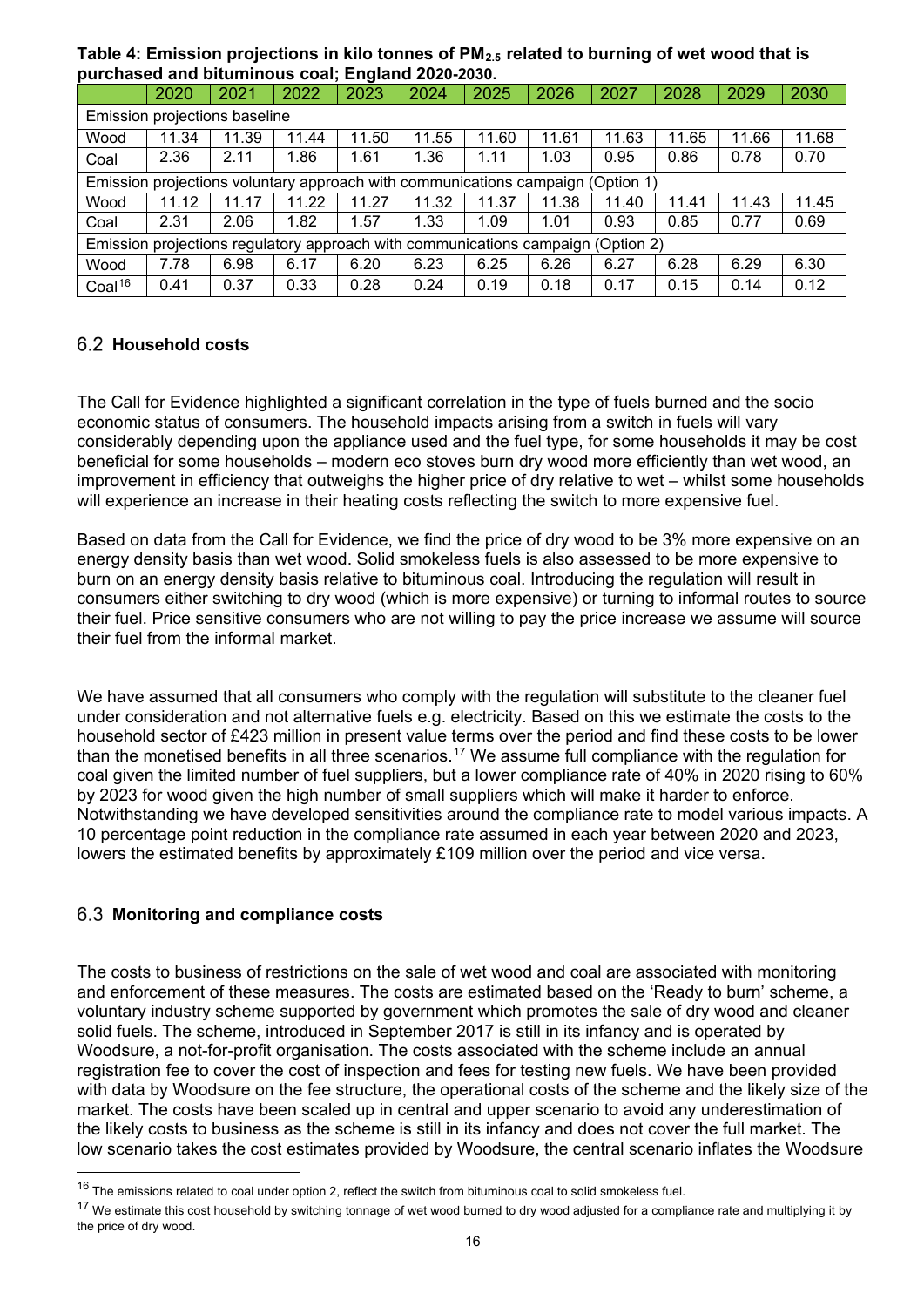costs by 20% and the high scenario by 30% to be conservative in our estimates of the likely impacts on the business sector.

We estimate the implementation of legislation on the sale of wet wood will result in total monitoring costs to the industry that range from £15 million in the low scenario and £19 million in the high scenario in present value terms over the 11 year assessment period for the preferred option. The monitoring costs associated with regulating the sale of bituminous coal are estimated to range from approximately £0.34 million in present value terms in the low scenario to £0.44 million in the high scenario for the preferred option.

### **Administration and familiarisation costs to business**

These are costs of the manufacturer's time related to understanding the new requirements and the inspection and monitoring of fuels by the regulatory body. The costs are a valuation of the time spent by the manufacturer's quality control manager familiarising themselves with the new requirements and spending time with the regulatory body assessing the fuel contents and quality control records.

Based on discussions with industry, we assume an average salary for a quality control manager of £50,000 and estimate he or she would be required to spend a day and half each year, in preparing for and participating in the inspection, at a cost of £288 a day. Based on this, we estimate the administrative and familiarisation costs to businesses (£288  $*$  the number of businesses (3,706)<sup>[18](#page-16-0)</sup> to range between £9 million in the low scenario to £13 million in the high scenario in present value terms over the period 2020 to 2030 for the proposed measure to regulate the sale of wet wood in our preferred scenario. The same figures for bituminous coal are £0.16 million in the low scenario and £0.21 million in the high scenario.

In addition there may be costs to suppliers from no longer being able to sell wet wood. Some suppliers, who can easily switch to kiln dried or seasoned wood, will see a benefit as these products have a higher profit margin. Others may need to make a capital investment for example to purchase drying kilns or covered space for seasoning or will choose to switch to selling in volumes over the 2m<sup>3</sup> threshold. These suppliers may incur a cost, although this may be recouped over time due to switching to a higher value product. These benefits or costs have not been quantified as it is very difficult to accurately estimate what suppliers will do. From the Call for Evidence 40% of wood suppliers said that their businesses could adapt to the proposed regulation immediately.

### **Government costs**

j

In line with our objective to minimise burdens on LAs the main compliance requirement will be through the industry led certification scheme which will be enforced in partnership with Trading Standards officers. Implementation will be explored further at consultation. For the purposes of this analysis we are assuming a one off cost of £500,000 based on discussions with the Local Government Association to cover staff training.

In addition, any legislation would be accompanied with a government communications campaign to raise awareness of the impacts of burning solid fuels and what residents can do to minimise the impact. It is estimated that this would run over 3 years at an approximate cost of £2 million per annum<sup>[19](#page-16-1)</sup>.

<span id="page-16-0"></span><sup>&</sup>lt;sup>18</sup> This is an estimated taken from the industry representative bodies we have met with.

<span id="page-16-1"></span>*<sup>19</sup>* The estimate of £2 million per annum for 3 years for a communications campaign is based upon advice from our communications department and would deliver a digital campaign, radio, press, posters and digital banners. This could be scaled up or down depending upon available funds but is used as a central estimate for the purposes of this IA.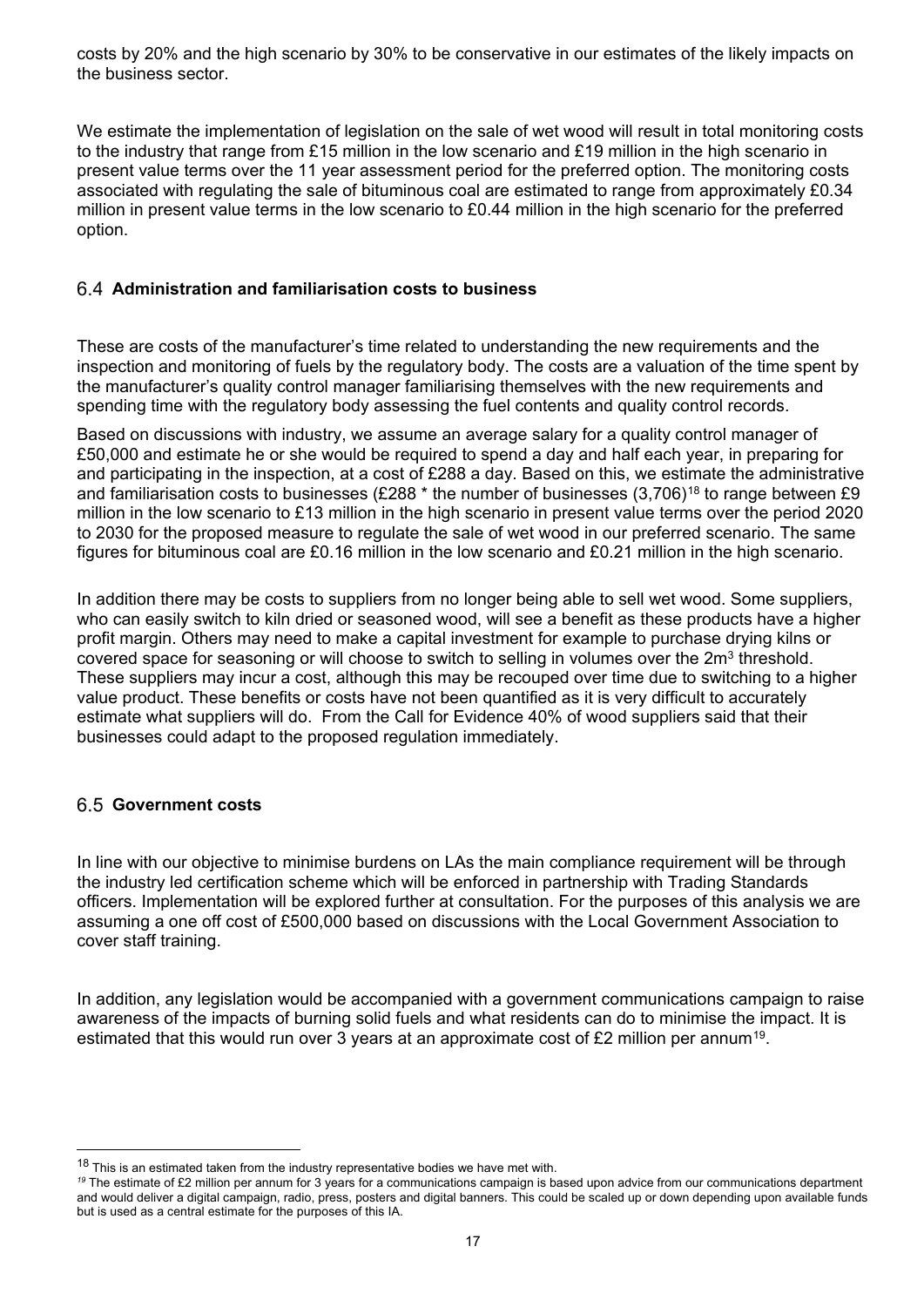### **Monetised benefits**

The beneficial impacts of the measures are considered in terms of the damage avoided if emissions reductions are achieved. This 'damage' avoided is calculated in money terms using the damage cost approach. The damage cost approach is part of the official government Green Book guidance on valuing impacts from Air Quality. The damage costs predominantly capture the health benefits from reduced emissions. The analysis in this IA is based on recent advice from COMEAP and are consistent with those used in support of the government's recently published 'Air quality plan for nitrogen dioxide'. The damage costs values used are standardized to 2017 prices (using GDP deflators) and uplifted by 2% per annum, in line with Green Book guidance. The uplift captures the higher willingness to pay of the population, and therefore value of health benefits as incomes (economic growth) rises.

Three sets of damage costs have been developed for the high, central and low scenarios. The variation reflects uncertainty about the lag between exposure and associated health impacts. The damage costs are higher in the 'High Range' where the lag between the associated health impacts and benefits is assumed to be shortest. The monetised benefits are also impacted by the compliance rates assumed i.e. how many people currently burning highly polluting fuels substitute to the cleaner fuels under discussion.

We estimate compliance effects by multiplying the baseline tonnage by the compliance rate. Full compliance is assumed with the proposed measure to regulate coal based on the small number of coal suppliers and the long term decline in the tonnage of coal burned. We use a lower compliance rate for wood fuel, 40% in 2020 rising to 60% by 2023. This is to reflect the more varied and informal sources through which consumers can acquire wood fuel. The reduction in emissions from a switch in fuels is estimated by taking the difference between the total emissions generated from burning wet wood and bituminous coal relative to dry wood and solid smokeless fuel respectively.

Adjusting for compliance we assume perfect substitutability between wet wood and dry wood and bituminous coal and solid smokeless fuels. In practice, not all consumers burning wet wood will shift to dry wood. Some consumers may stop burning wood, substitute away to alternative cleaner sources of fuel. On an energy adjusted basis, it is cheaper to heat homes using electricity or 'gas oils' relative to wood.<sup>[20](#page-17-0)</sup> Some consumers may also take to purchasing greater volumes wood to bypass the proposed regulation on the sale of wet wood in bags of less than two meters cubed. These impacts have not been quantified in this IA, however, we will use the consultation to fully understand the implications of setting a threshold under which consumers cannot purchase wet wood and the likelihood of consumers switching to alternative fuels not discussed here.

# **Greenhouse Gases (GHGs) and climate change impacts**

An increase in greenhouse gas emissions was also calculated from the change in fuel burned. We have monetised the environmental of changes in  $CO<sub>2</sub>$  as a result of the proposed regulation by applying the central BEIS non-traded carbon values to the estimated carbon emission impact. These impacts could be mitigated by following the Irish example and pushing industry to increase the biomass content of manufactured solid fuels. This will be consulted upon and considered for the final IA.

### **Other non-monetised benefits**

It is important to note when applying and interpreting damage cost functions, a number of impacts are not taken into account in the quantification; these include impacts on ecosystems (associated with reductions in soil and surface water contamination, reducing acidity) and cultural heritage and many of the morbidity impacts arising from air pollution. Burning solid fuel is a significant source of black carbon, which is a strong positive climate forcer, resulting in a significant warming impact. Reduction of  $PM_{2.5}$ 

-

<span id="page-17-0"></span><sup>20</sup> [http://www.nottenergy.com/energy\\_cost\\_comparison/](http://www.nottenergy.com/energy_cost_comparison/)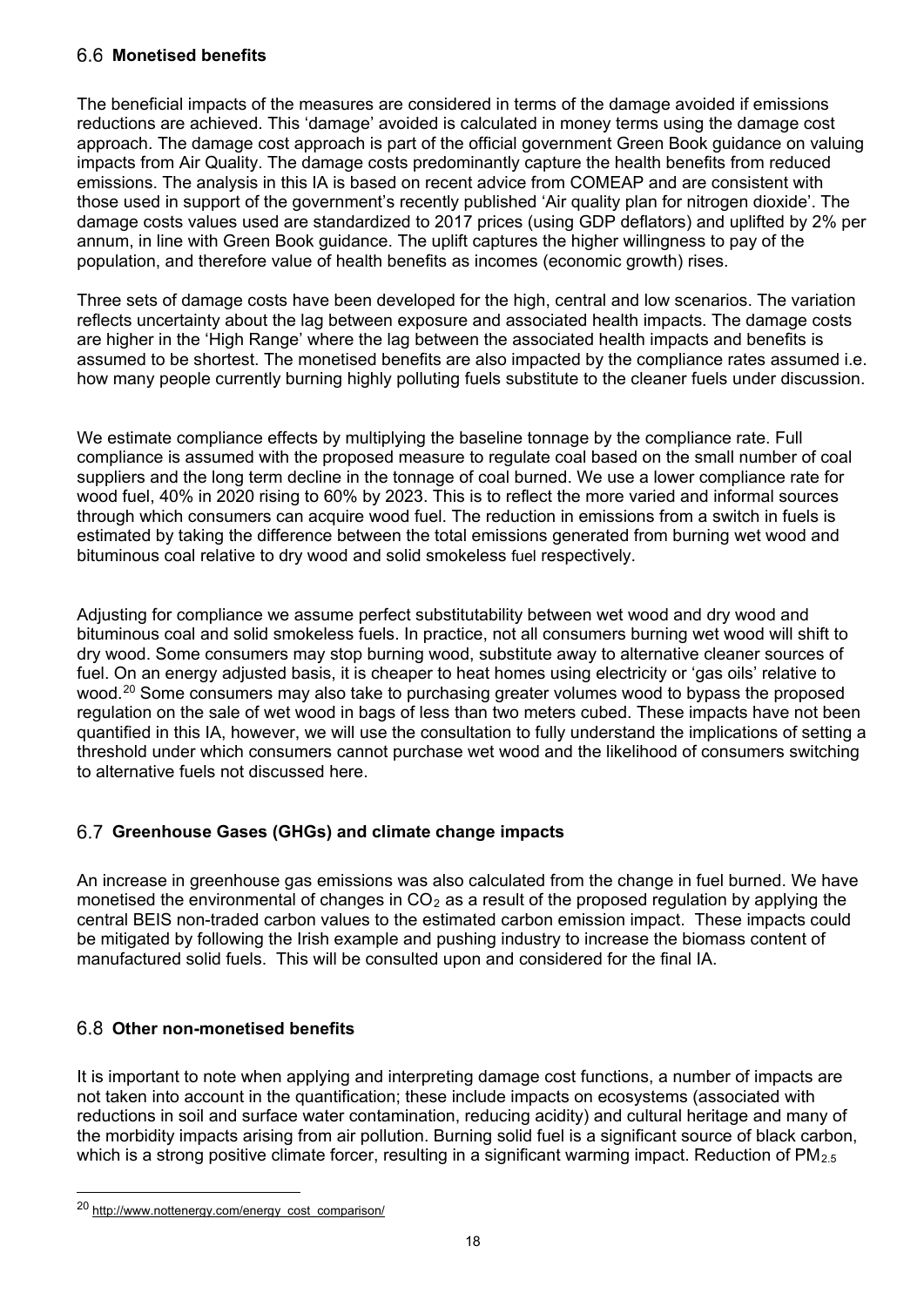emissions from solid fuel burning, which have a large black carbon component, will therefore have a cooling impact, akin to reducing carbon dioxide emission. Unlike carbon dioxide and other greenhouse gases, black carbon is not monetised, therefore we have been unable to monetise this benefit. We have similarly not monetised the benefits arising from a reduction in other pollutants such as  $SO_2$  and  $NO<sub>X</sub>$ primarily due to uncertainty around emission factors.

#### $\overline{7}$ . **Results**

# **Key costs and benefits of implementing legislation on the sale of wet wood and smoky coal**

This section details the estimated costs and benefits that are likely to result from restrictions on the sale of wet wood and bituminous coal. The results present analysis for an 11 year assessment period commencing in 2020, when the first costs will be incurred. From 2030 onwards, the impacts are assumed to be similar in the absence of any changes to legislation. A discount rate of 3.5% is used in present value cost and benefit estimate as per Green Book guidance with all costs and benefits reported in 2017 prices. We use 2020 for the NPV baseline. In the remainder of this section, the monetised impacts is discussed in more detail.

## **Monetised benefits to the environment and human health**

The main benefits that accrue from the proposed regulation on the sale of wet wood and bituminous coal relate to the reduction in air pollutant emissions and in particular  $PM_{2.5}$  which can result in higher mortality rates for people with cardiovascular and respiratory diseases. We estimate the proposed regulation on the sale of wet wood and bituminous coal to lower  $PM_{2.5}$  emissions by 68.18 kilo tonnes (kt) in our preferred option, Option 2 over the period 2020 to 2030 as detailed in Table 5 below. This compares to 2.85kt abated in Option 1.

| Table 5. Total chillssion requestions of Finz. (iii Ky of all politicaties from 2020 to 2000 compared to baseme | <b>Option 1</b> | <b>Option 2</b><br>(preferred option) |
|-----------------------------------------------------------------------------------------------------------------|-----------------|---------------------------------------|
| Wood                                                                                                            | 2.54            | 56.05                                 |
| Coal                                                                                                            | 0.29            | 12.14                                 |
| Total                                                                                                           | 2.85            | 68.18                                 |

### **Table 5: Total emission reductions of PM2.5 (in kt) of air pollutants from 2020 to 2030 compared to baseline**

### **Progress towards UK's legally binding air pollution reduction commitments**

The UK is legally required, under the National Emissions Ceilings Regulations 2018, to reduce our PM2.5 [emissions in 2030 by 69kt from 2005 levels.](#page-18-0)

<span id="page-18-0"></span>[Table 6](#page-18-0) below shows progress of this measure towards these targets. Our emission projections show that without further intervention, we are expected to miss our 2030 emission reduction commitment for  $PM_{2.5}$  by 30.7kt.<sup>[21](#page-18-1)</sup> Option 1 is assessed as delivering 0.25 kt of PM<sub>2.5</sub> emission reductions in 2030, and Option 2 delivering 6kt. Other measures beyond this proposed policy will therefore be required to achieve the 2030 emissions reduction commitments.

-

<span id="page-18-1"></span><sup>&</sup>lt;sup>21</sup> For further information, see the UK Informative Inventory Report (1990 to 2016)[: https://uk](https://uk-air.defra.gov.uk/assets/documents/reports/cat07/1803161032_GB_IIR_2018_v1.2.pdf)[air.defra.gov.uk/assets/documents/reports/cat07/1803161032\\_GB\\_IIR\\_2018\\_v1.2.pdf](https://uk-air.defra.gov.uk/assets/documents/reports/cat07/1803161032_GB_IIR_2018_v1.2.pdf)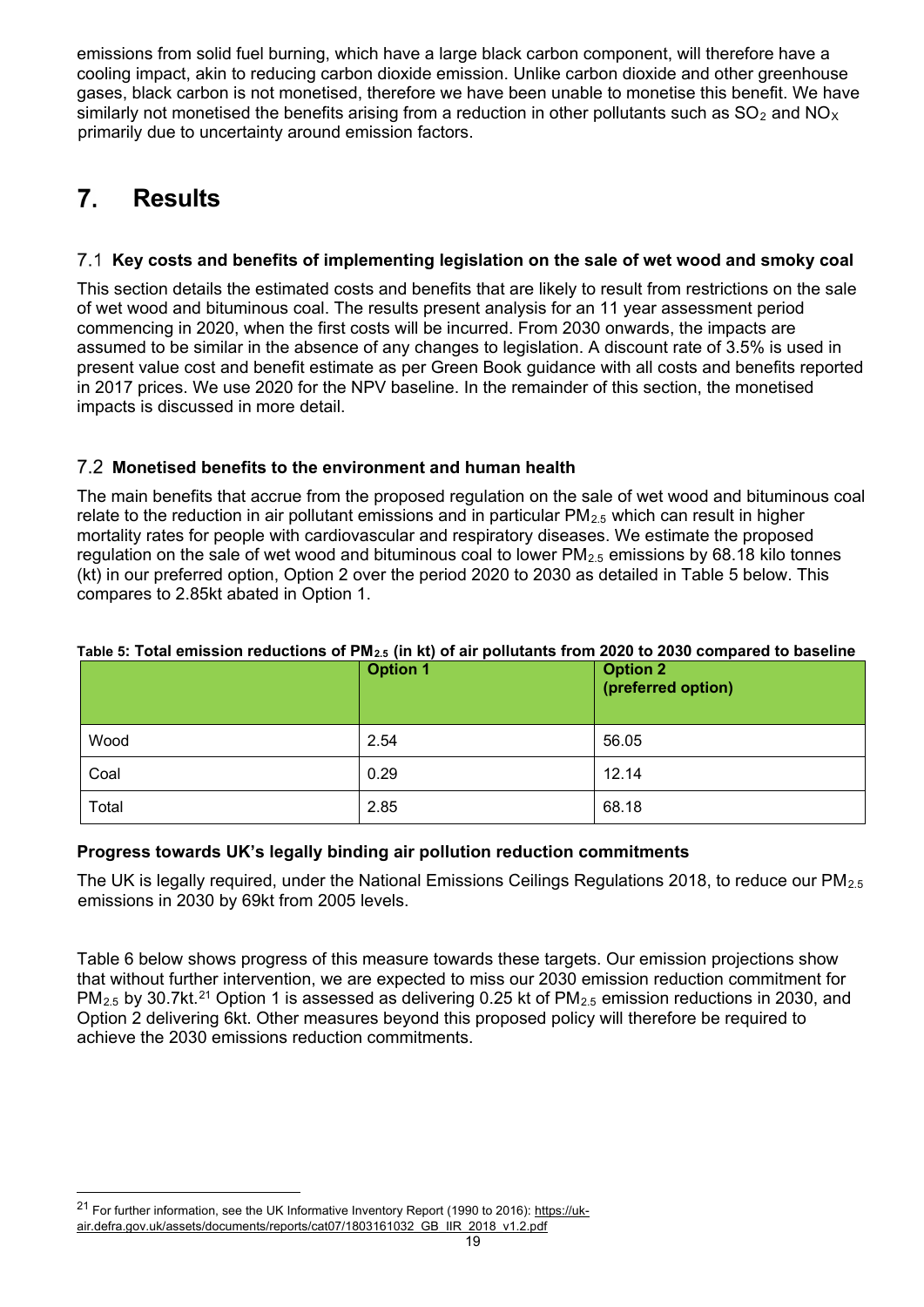|--|

|       | <b>Option 1</b><br>$PM2.5$ (kt) | <b>Option 2 (preferred)</b><br>$PM2.5$ (kt) | Projected gap between<br>baseline and NECD PM2.5<br>emission reduction<br>commitments for 2030 |
|-------|---------------------------------|---------------------------------------------|------------------------------------------------------------------------------------------------|
| Wood  | 0.23                            | 5.38                                        |                                                                                                |
| Coal  | 0.01                            | 0.58                                        |                                                                                                |
| Total | 0.25                            | 5.96                                        | $30.70*$                                                                                       |

\* This is the amount by which we are projected to miss our 2030 emission reduction commitment without further intervention.

### **Monetised benefit[s](#page-19-0)**

[Table 7](#page-19-0) below sets out the combined indicative annual benefits related to regulation on the sale of wet wood and bituminous coal. The benefits are estimated by applying the damage cost functions to the reduction in emissions.

The ranges (high, low and central) present the uncertainty associated with the damage costs. The sensitivity in damage costs captures the uncertainty surrounding the valuation of health benefits for a given level of emission reductions. It is one the main sensitivities presented in Section [8.](#page-20-0) It should be noted that in all three scenarios the level of emissions reduction does not change.

#### <span id="page-19-0"></span>**Table 7: Year-on-year breakdown of PM2.5 emissions benefits (£m, 2017 prices, discounted) Central damage cost values**

| Year            | 2020            | 2021   | 2022   | 2023   | 2024   | 2025   | 2026   | 2027   | 2028   | 2029   | 2030   |
|-----------------|-----------------|--------|--------|--------|--------|--------|--------|--------|--------|--------|--------|
|                 | <b>Option 1</b> |        |        |        |        |        |        |        |        |        |        |
| Wood            | 10.03           | 9.93   | 9.83   | 9.73   | 9.63   | 9.53   | 9.41   | 9.28   | 9.16   | 9.04   | 8.92   |
| Coal            | 2.08            | 1.84   | 1.59   | 1.36   | 1.13   | 0.91   | 0.83   | 0.75   | 0.68   | 0.61   | 0.54   |
| <b>Option 2</b> |                 |        |        |        |        |        |        |        |        |        |        |
| Wood            | 157.40          | 192.28 | 226.45 | 224.16 | 221.89 | 219.63 | 216.76 | 213.93 | 211.13 | 208.37 | 205.64 |
| Coal            | 85.94           | 74.23  | 64.48  | 55.00  | 45.77  | 36.81  | 33.62  | 30.52  | 27.51  | 24.57  | 21.71  |

### **Greenhouse gas monetised benefits**

Carbon dioxide ( $CO<sub>2</sub>$ ) contributes to climate change, so anything that can be done to help reduce the amount of  $CO<sub>2</sub>$  in the atmosphere can help us to tackle climate change. Burning fossil fuels such as coal, gas and oil releases their stored carbon into the air as  $CO<sub>2</sub>$ . By contrast burning wood is considered to be largely carbon neutral, with the  $CO<sub>2</sub>$  absorbed as young trees grow compensating for that released by burning. Table 8 sets out the estimated  $CO<sub>2</sub>$  emissions from burning coal. Solid smokeless fuel emits higher  $CO<sub>2</sub>$  emissions than bituminous coal. The proposed regulations would lead to an increase in  $CO<sub>2</sub>$  emissions, however, this increase is not large enough to offset the benefits associated with the measure. As highlighted in the non-monetised benefits section, this intervention will reduce black carbon which has well known climate effects, but is not assigned a CO2e value, therefore it has not been quantified in this Impact Assessment.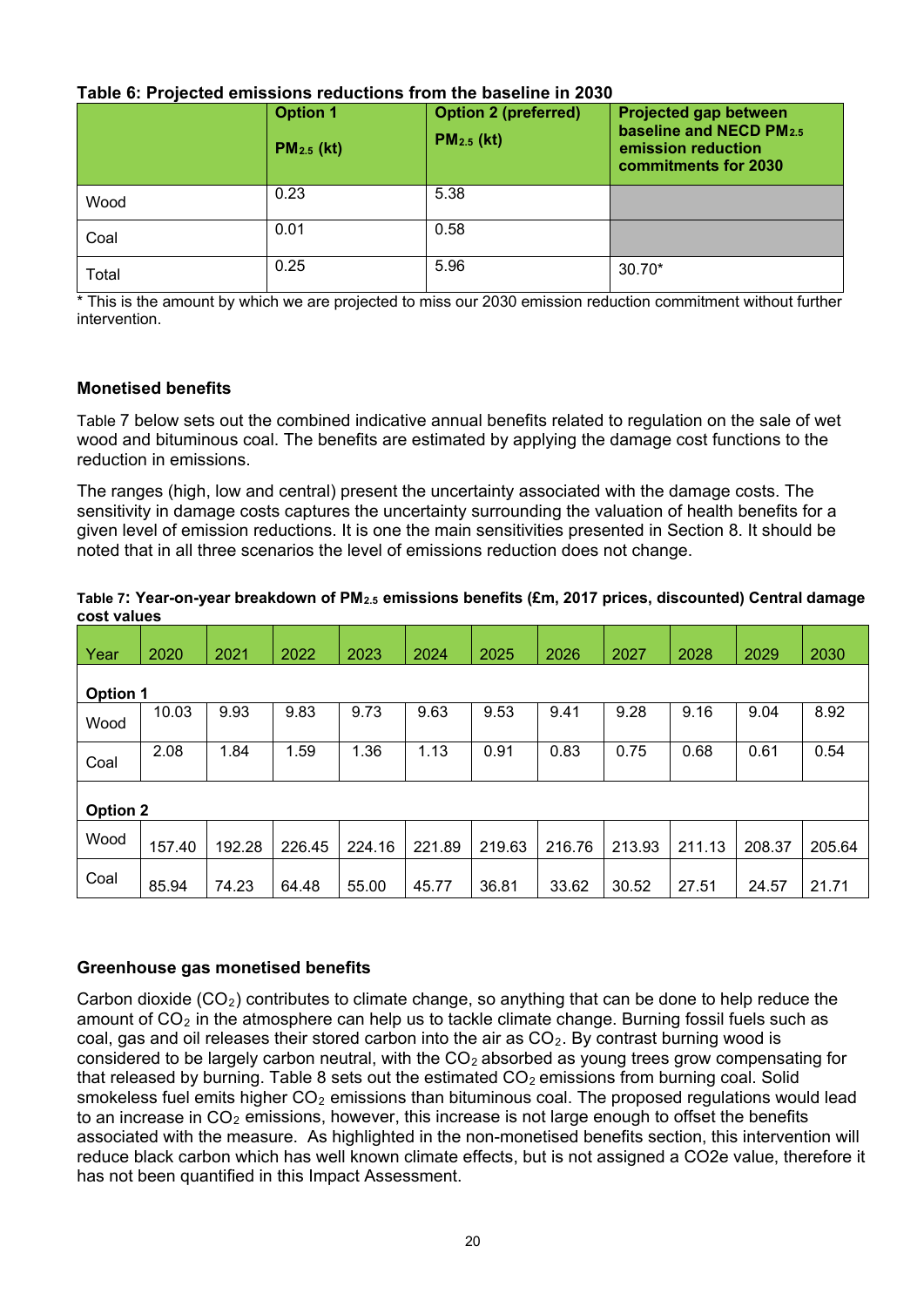|  |  |  | Table 8: Total CO <sub>2</sub> e emission increase by 2030, non-traded |
|--|--|--|------------------------------------------------------------------------|
|  |  |  |                                                                        |

| Fuel  | CO <sub>2</sub> e emission increase (kt) Option 1 | $CO2e$ emission increase (kt) option 2 |
|-------|---------------------------------------------------|----------------------------------------|
| Coal  |                                                   | 177                                    |
| Wood  |                                                   |                                        |
| Total |                                                   | 177                                    |

#### **Damage cost sensitivity**

The damage costs used are a key sensitivity which is covered in Section [8.](#page-20-0) The key driver behind the differences in the figures below is the differences in valuing human health in the damage cost calculations, where the high and low scenarios in Table 9 represent the uncertainty around the central range.

#### **Table 9: PV per environment and human health benefits (2020 – 2030); legislation on the sale of wet wood and bituminous coal (Option 2)**

| Sensitivity  |             |                     | <b>Best estimate</b> |
|--------------|-------------|---------------------|----------------------|
| Pollutant    | Low benefit | <b>High benefit</b> | Central              |
| Wood $PM2.5$ | 1,076       | 5,537               | 2,298                |
| Coal $PM2.5$ | 238         | 1,225               | 500                  |
| Total        | 1,313       | 6,762               | 2,798                |

# **Summary of the results**

-

In all three scenarios the benefits of the preferred option are assessed to outweigh the costs for the measure related to restrictions on the sale of wet wood and coal. The NPV is considerably higher than that estimated for Option 1 ((£35m to £247m with a best estimate of £97m)

#### **Table 10: Present value benefits and costs of restrictions on the sale of wet wood and coal over a 11 year period (2020 – 2030 in 2017 prices, £ millions) for Option 2**

|                                                         | Low scenario                                | <b>High scenario</b> | <b>Central scenario</b> |  |  |  |  |  |
|---------------------------------------------------------|---------------------------------------------|----------------------|-------------------------|--|--|--|--|--|
|                                                         | Costs to regulatory body and fuel suppliers |                      |                         |  |  |  |  |  |
| Monitoring and<br>administration<br>costs <sup>22</sup> | 25                                          | 33                   | 30                      |  |  |  |  |  |
| CO <sub>2</sub> e non-traded                            | 11                                          | 11                   | 11                      |  |  |  |  |  |
| Household costs                                         | 423                                         | 423                  | 423                     |  |  |  |  |  |
| Government costs                                        | 6.3                                         | 6.3                  | 6.3                     |  |  |  |  |  |
| <b>Total costs</b>                                      | 466                                         | 473                  | 471                     |  |  |  |  |  |
| <b>Benefits from emission reductions</b>                |                                             |                      |                         |  |  |  |  |  |
| Air quality pollutants                                  | 1,313                                       | 6,762                | 2,798                   |  |  |  |  |  |
| <b>NPV</b>                                              | 848                                         | 6289                 | 2327                    |  |  |  |  |  |

#### <span id="page-20-0"></span>8. **Risks, assumptions and uncertainties**

There is significant uncertainty in the data on which the analysis for this impact assessment relies. In order to minimise this uncertainty as much as possible, we have used a wide variety of data sources and issued a Call for Evidence into domestic solid fuel burning. Whilst the majority of responses to the Call for Evidence were qualitative, we did receive some further quantitative evidence to validate our analysis. The key uncertainties are set out below. Where there is variation between different estimates, in most

<span id="page-20-1"></span><sup>&</sup>lt;sup>22</sup> Monitoring costs are the costs incurred by the regulatory body in monitoring fuel manufacturers to ensure that they comply with the proposed regulation. These costs will be passed to fuel manufacturers in the form of registration and fuel testing charges.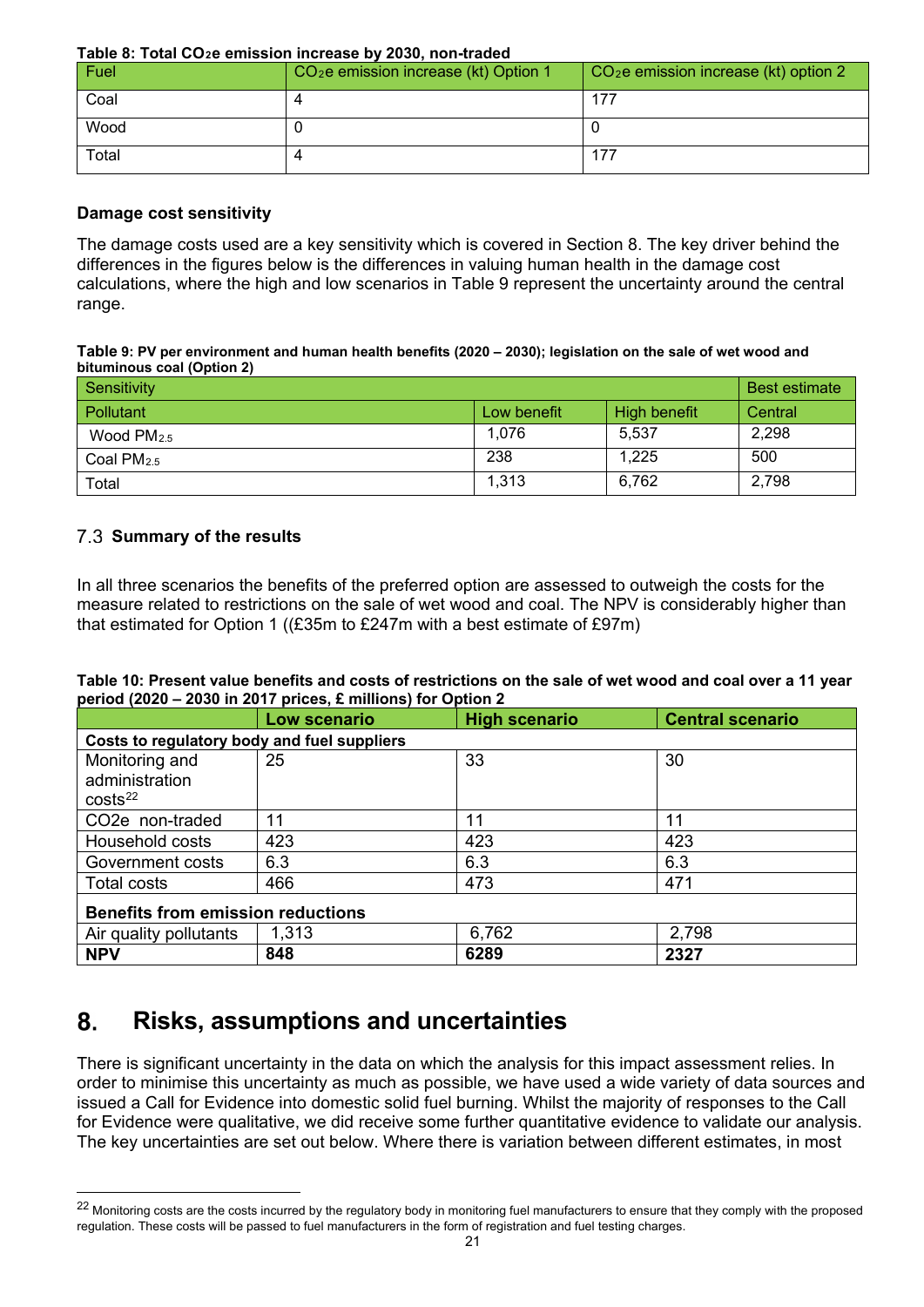cases we have based our analysis on the more methodologically conservative estimate to ensure that this IA does not overestimate the potential benefits.

- **Emissions factors** emission factors used in this analysis are aggregated from the internationally-accepted emission factors published jointly by the European Environment Agency (EEA) and the UNECE European Monitoring and Evaluation Programme (EMEP). The EEA/EMEP emission factors are quoted for different appliance types, and applied to the UK technology mix as assessed by Defra's NAEI contractor. The EEA/EMEP emission factors are based on experimental measurements of the burning of dry wood. No published emission factors were available for the preparation of this Impact Assessment, and so we used a comparison between the EEA/EMEP emission factor for dry wood and an emission factor for wet wood measured by the Universities of Leeds and Manchester. There is significant uncertainty in this comparison because of the different appliance types used. We understand that a more in-depth study will be carried out by the teams at the Universities of Leeds and Manchester and will seek to update this analysis should those data be made available.
- **Volumes of wood sold**: estimating the total amount of wood sold in the UK is highly challenging because of the nature of the market, with a large number (in the thousands) of small sales. The official Government estimate relies on the 2015 BEIS domestic wood survey, which asked people how long they use their stove for and then back-calculated the total volume of wood needed for the reported level of operation. The total figure (*ca.*6 million tonnes) is viewed with scepticism in the wood industry, as well as by the Forestry Commission. For context, the entire tonnage of wood harvested in the UK each year is in the region of 11 million tonnes, meaning that over half of the UK wood harvest would need to be used as wood fuel. This is unlikely given the high volume of furniture, construction material and other wood product use. Working with stakeholders in the wood industry, and the Forestry Commission, we collected sales data for wood in 2017 (*ca.* 2.3 million tonnes.) We worked with Kings College London and Imperial College London to validate this figure by applying the wet / dry split (discussed below) and the emission factors for wet and dry wood (discussed above) to determine total emission of  $PM<sub>2.5</sub>$ . The emission total was then distributed across the UK according to wood burning activity estimates used in the NAEI<sup>23</sup>, and entered into UKIAM[24](#page-21-1), to establish an expected atmospheric concentration. This was compared with experimentally measured concentrations carried out by KCL, which showed a good level of agreement. Therefore, based on the agreement between modelled and measured concentration levels, we assess the total level of emission to have an acceptable level of certainty.
- **Whether that wood is burned wet or dry**: Analysis from the 2015 BEIS Domestic Wood Survey data suggests that approximately 22% of wood is burned wet in the UK, but it is recognised that there are methodological issues with the survey approach. Through engagement with stakeholders, we have established that this figure is considered highly unlikely by the wood industry, who estimate that the figure is closer to 80%. We attempted to validate either assumption with the Forestry Commission, who advised that they considered the figure to be in the region of 50%. It has not been possible at this stage to establish a greater level of certainty around this estimate. Defra is conducting primary research into domestic burning behaviour which will investigate to the extent of wood which is burned wet in greater detail, with a more robust survey methodology. However, the results of this survey are not expected to be available before the second half of 2019 at the earliest. We have chosen to use the 22% figure calculated from interviews carried out in the course of the BEIS Domestic Wood Survey. Our reasoning is that this will provide a conservative estimate of the benefits against which we can assess the costs of the policy. Increasing the proportion of wood that is burnt wet increases the health benefits in a proportionate manner.
- **Number of households burning**: There is significant uncertainty in not only the number of households burning solid fuel, but in how to characterise them. For example, does a household which burns one small bag wood per year, perhaps at Christmas, count towards the total? There is also uncertainty around how to categorise households which burn both coal and wood,

<span id="page-21-0"></span><sup>&</sup>lt;sup>23</sup> For further details, see ["UK Emission Mapping Methodology 2015",](http://uk-air.defra.gov.uk/reports/cat07/1710261436_Methodology_for_NAEI_2017.pdf) the most recent NAEI mapping report.

<span id="page-21-1"></span> $24$  UK Integrated Assessment Model – a model for assessment of the impacts of air pollution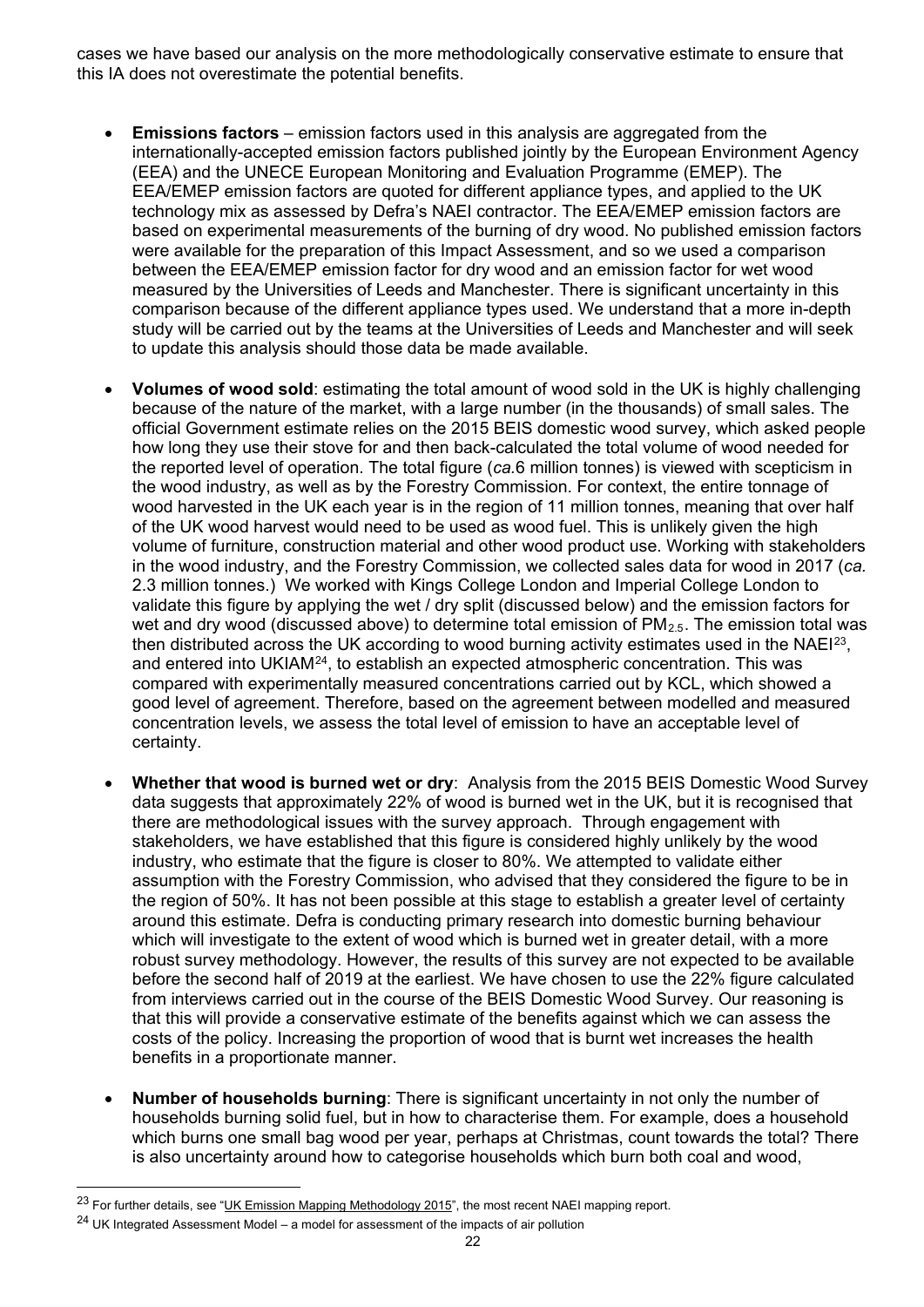sometimes on the same appliance at the same time. In order to assess the costs to households, we have used the estimated household numbers as reported in the Call for Evidence. We are seeking more highly constrained estimates in the primary research into domestic combustion behaviour detailed in the paragraph above.

• **Damage cost functions**: When measuring the impact of emissions, an impact pathway approach is preferred in some circumstances. An impact pathway approach models the spatial distribution of changes in emission from a specific source. This approach is time consuming and costly. In the case of the measures under consideration, such an approach is disproportionate. For this impact assessment, damage costs were used to calculate the indicative impact of emission changes. Damage costs are standardised average values of the impact to society of a given change in emissions. Damage cost values are published in the Green Book guidance, and are used as standard practice throughout government. A limitation is that damage costs are a UK average, and not specific to the geographical source of emissions change. For example, they don't adjust for the site specific population exposure to the pollution, where reductions in pollutants in a more densely populated region would generate greater benefits. Moreover, damage costs are an underestimate for two reasons. Firstly, they capture partial health impacts, such as those to mortality (cost of life years brought forward) but largely not to those on morbidity (short-term impacts). Secondly, they do not explicitly capture the full impacts to ecosystems and cultural heritage.

#### 9. **Measurement of the impact on micro and small enterprises**

Small and micro-businesses can be affected disproportionately by the burden of regulation. New regulatory proposals are designed and implemented in a manner aiming to mitigate disproportionate burdens where appropriate. As such, the default assumption set in the Better Regulation Framework Manual (June 2013) is that there will be a legislative exemption for small and micro-businesses where a large part of the measure can be achieved without including small and micro-businesses within the scope of the policy proposal.

The Better Regulation Framework Manual defines micro and small businesses according to a staff headcount. Micro-businesses are those employing up to 10 full time employees as staff members while small businesses employ between 11 and 49 FTE staff. The manual provides guidance on Small and Micro-business Assessment including a range of potential mitigation measures if the proposed policy option does have an impact on small and micro-businesses.

The impact of the proposed measures on micro and small enterprises relates to whether the operators are able to meet and absorb the costs of compliance i.e. the administrative costs associated with the regulation (including compliance (inspection) and monitoring). The impacts of any measure is assessed by assessing the ratio of costs per firm relative to the financial resources available to the firm.

While we have information on the costs to business, we do not have data on the proportion of income (gross operating surplus) derived firms in the sector to be to assess the impact of the measures on small and micro enterprises in the sector, which we know account for the majority of data in the sector.

Evidence collected from our Call for Evidence suggests that most businesses selling fuels are small to micros businesses and as such to exempt them would impact significantly on the benefits delivered through this policy proposal. As such we have assumed for the purposes of this IA that there will be no exemptions. The question of potential exemptions will be explored during consultation to inform the final policy.

# **Competition assessment**

j

The competition assessment quidelines<sup>[25](#page-22-0)</sup> set out four questions to establish whether a proposed policy is likely to have an effect on competition. In particular, the assessment needs to establish whether the requirement to comply with the measures would affect the market by:

<span id="page-22-0"></span><sup>&</sup>lt;sup>25</sup> OFT http://www.oft.gov.uk/shared\_oft/reports/comp\_policy/Quick-Guide1-4.pdf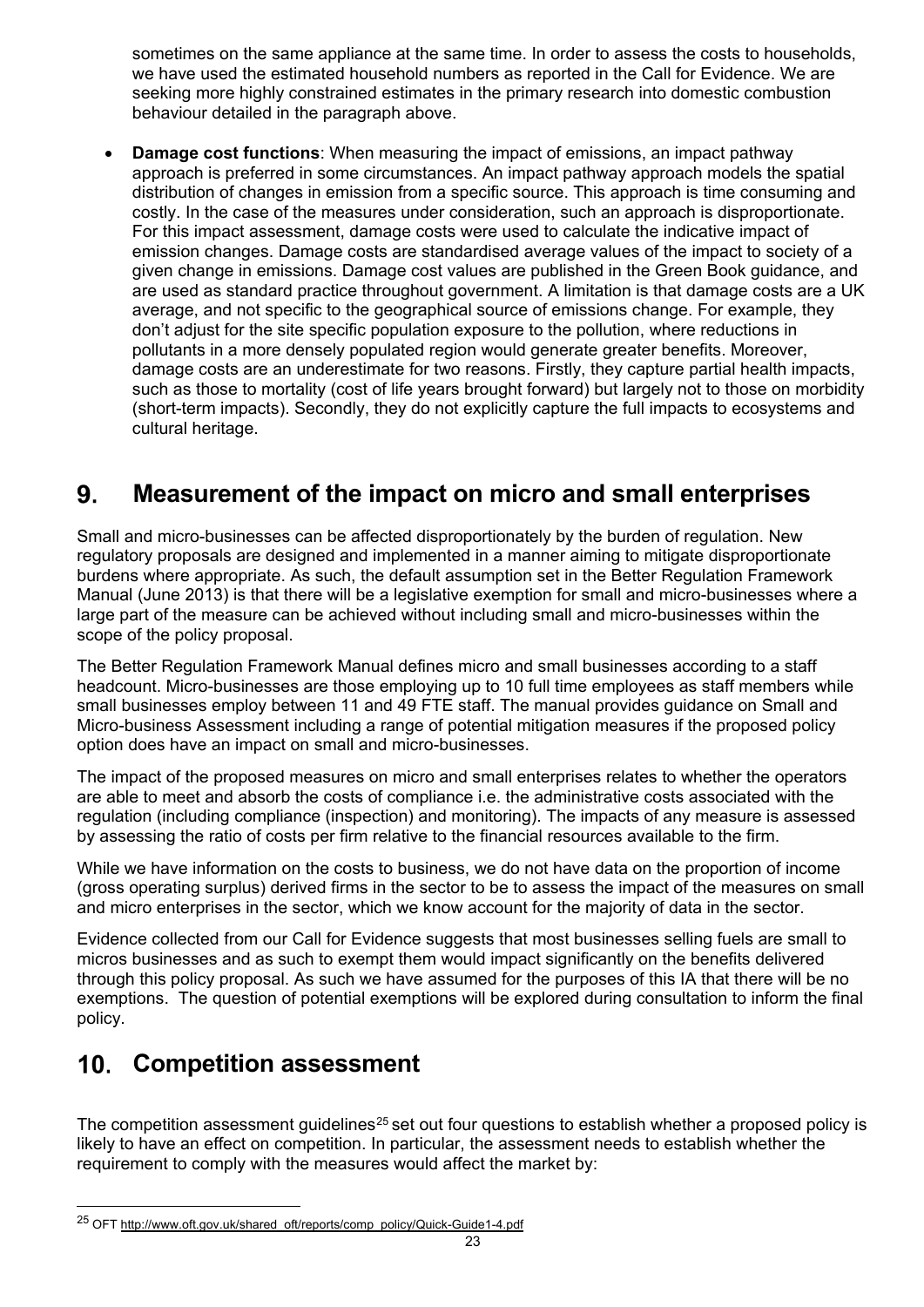- $\triangleright$  Directly limiting the number or range of suppliers?
- Indirectly limiting the number or range of suppliers?
- $\blacktriangleright$  Limiting the ability of suppliers to compete?
- ▶ Reducing suppliers' incentives to compete vigorously?

A brief summary of the four questions and a response considering the requirement is presented in the table below.

#### **Competition assessment filter questions**

| Do the<br>proposed<br>measures                                         | Response | <b>Comment</b>                                                                                                                                                                                                                                                                                                                                                                                                                                                                                                                                                                                                                                                                                                                                                                                                                                                                                                                                                                                                                                                                                                                                                                                                                                                                                                                          |
|------------------------------------------------------------------------|----------|-----------------------------------------------------------------------------------------------------------------------------------------------------------------------------------------------------------------------------------------------------------------------------------------------------------------------------------------------------------------------------------------------------------------------------------------------------------------------------------------------------------------------------------------------------------------------------------------------------------------------------------------------------------------------------------------------------------------------------------------------------------------------------------------------------------------------------------------------------------------------------------------------------------------------------------------------------------------------------------------------------------------------------------------------------------------------------------------------------------------------------------------------------------------------------------------------------------------------------------------------------------------------------------------------------------------------------------------|
| Q1.<br>directly<br>limit the<br>number or<br>range of<br>suppliers?    | No       | The proposed measures legislation on the sale of wet wood and bituminous coal<br>do not seek to directly limit the number of suppliers.                                                                                                                                                                                                                                                                                                                                                                                                                                                                                                                                                                                                                                                                                                                                                                                                                                                                                                                                                                                                                                                                                                                                                                                                 |
| Q2.<br>indirectly<br>limit the<br>range of<br>suppliers?               | No       | The proposed measures may limit the range of suppliers. The proposed<br>requirement does not prevent entry or exit from the market for any firm.<br>For coal some of the suppliers have a long established supply chain which will be<br>slow to adapt to change we will explore this impact at consultation.<br>For wood where a supplier does not have the space or kiln drying facilities to dry<br>wood or the distribution network to only deliver in large volumes this could impact<br>upon their businesses. In some areas government grants are available to support<br>the transition. The majority of wood businesses responding to our Call for<br>Evidence suggested that they could adjust.<br>The wood fuel market consists of five medium sized firms and a number of small<br>and medium sized enterprises. While administration and monitoring cost are likely<br>to be a larger cost for smaller businesses, they are unlikely to be large enough to<br>push new firms out of the market, or provide a disincentive for new firms to enter<br>the market. We estimate the average annual present value cost to business from<br>the proposed legislation on the sale of wet wood to be less than £800 a year and<br>on the measure to phase out the sale of bituminous coal to be less approximately<br>£300 a year. |
| Q3.  limit<br>the ability<br>οf<br>suppliers<br>to<br>compete?         | No       | The proposed regulation would mean that all domestic fuel manufacturers have to<br>comply with the existing voluntary schemes on 'ready to burn' and 'mineral fuels'.<br>The intervention should not limit the ability of suppliers to compete.                                                                                                                                                                                                                                                                                                                                                                                                                                                                                                                                                                                                                                                                                                                                                                                                                                                                                                                                                                                                                                                                                         |
| Q4.<br>reduce<br>suppliers'<br>incentives<br>to compete<br>rigorously? | No       | The proposed requirement does not seek to limit the incentives for suppliers to<br>compete. In particular, application of the rules across the board would impose<br>similar constraints on all operators.                                                                                                                                                                                                                                                                                                                                                                                                                                                                                                                                                                                                                                                                                                                                                                                                                                                                                                                                                                                                                                                                                                                              |

Overall, the proposed measures for existing fuel suppliers and new market entrants could have a small impact on competition in the short term. The administrative and monitoring costs that companies across different sectors would be facing are unlikely to result in significant burden affecting profitability and commercial viability of these enterprises. The associated costs will be imposed across the board for those firms that are not already part of the 'ready to burn' and 'mineral fuels scheme'.

# **Distributional impacts**

Fuel poverty occurs where a low income household is living in a home which cannot be kept warm at reasonable cost. These households often live in older homes with poor levels of insulation and inefficient heating.

Fuel poverty is a devolved issue and each nation has a separate measure of fuel poverty, with an associated strategy to tackle the issue. It is estimated that approximately 4 million households in the UK live in fuel poverty.